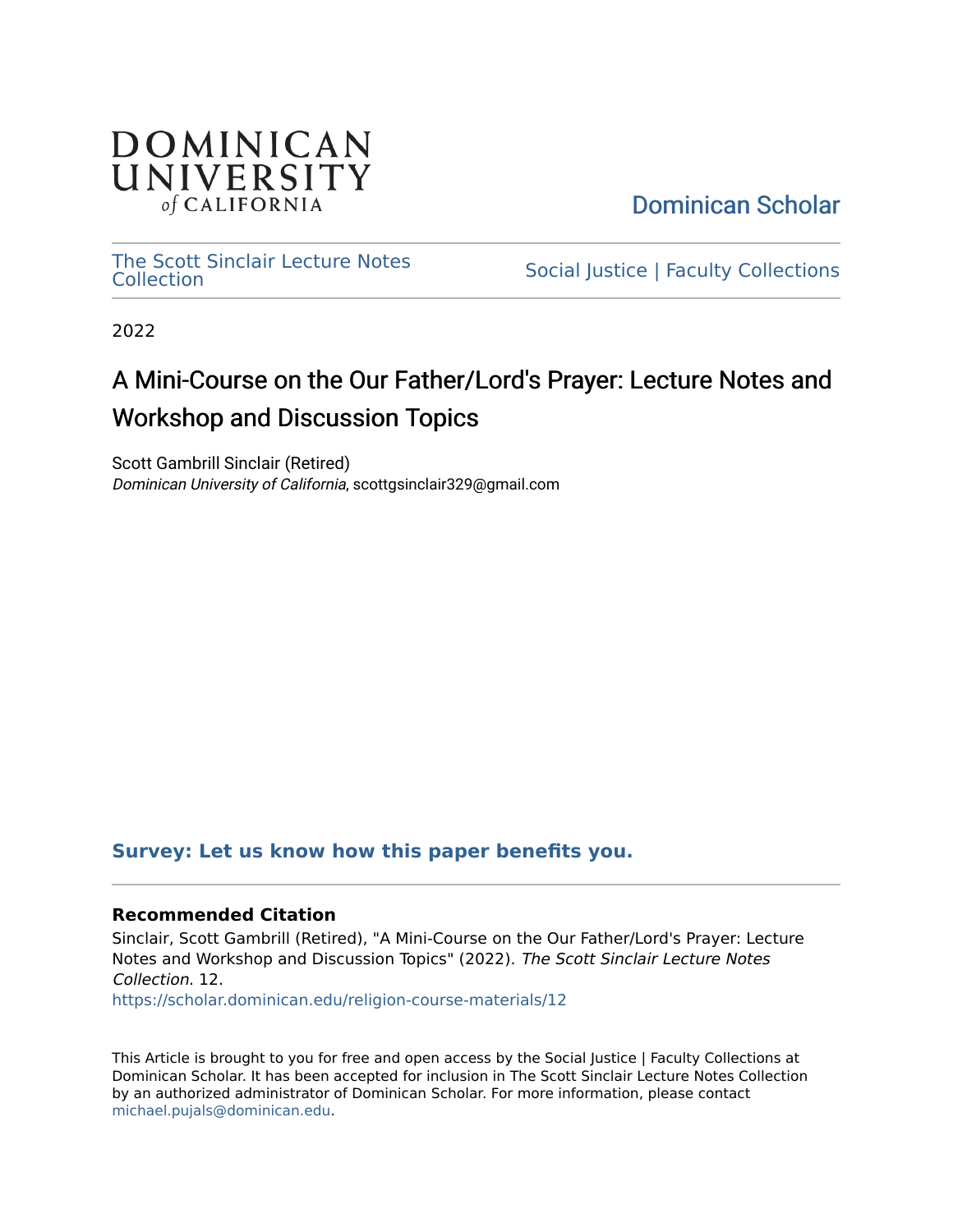# **A Mini-Course on the Our Father/Lord's Prayer:**

# **Lecture Notes and Workshop and Discussion Topics**

by

Scott Gambrill Sinclair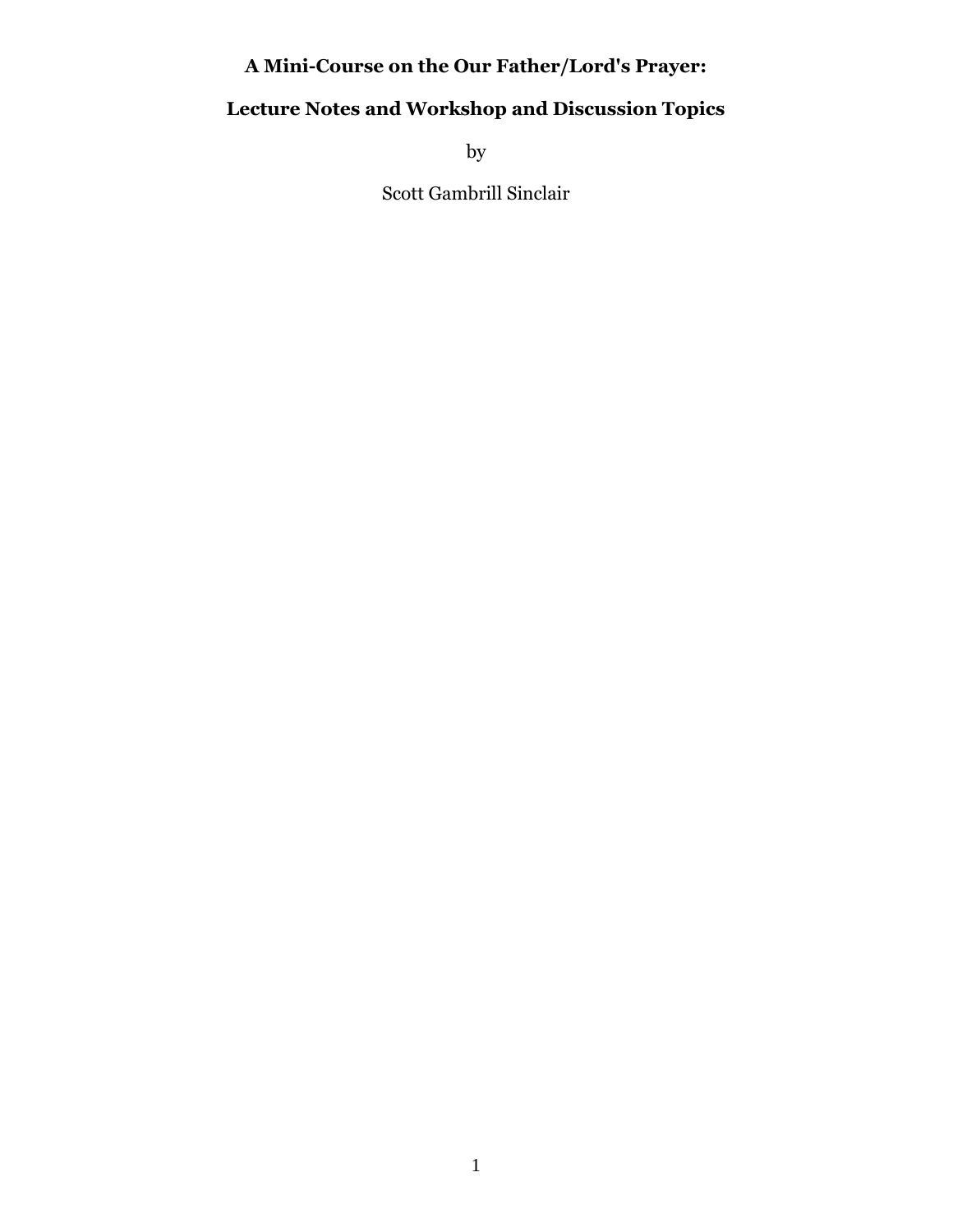# **Preface**

The Lord's Prayer or the Our Father has for two thousand years been one of the most recited texts. Yet, much of the prayer (e.g., "Hallowed be thy Name") is not clear to the people who recite it, and different forms of the prayer have always existed. In this course we will discuss the forms of the prayer and the meaning of each of the prayer's sections. Together we will work to produce a paraphrase of the prayer which clearly brings out the original meaning.

## **The Surviving Forms of the Our Father**

### **and a Reconstruction of the Original Form**

- I. What has become known as the "Our Father" or the "Lord's Prayer" has the distinction of being the only prayer in the gospels that Jesus commands his followers to use.
	- A. The gospels record that Jesus prayed, sometimes at great length (e.g., Luke 6:12).
	- B. Occasionally, the gospels tell us what Jesus said (though we can seldom be sure that these words actually go back to Jesus himself; they may come from his followers).
	- C. Only in the case of the Our Father, however, does Jesus in the gospels actually tell his followers to recite a particular prayer (Matt. 6:9, Luke 11:2).
- II. There is scholarly discussion over whether the Lord's Prayer was composed as a whole by Jesus or whether it was composed by the early church based on material from Jesus.
	- A. The more conservative view is that Jesus himself put together the Our Father for his followers to use both as a distinctive mark of their corporate identity and as a model for their other prayers. And it is this assumption that I will make in these conferences.
	- B. The more radical view is that the early church produced the prayer largely based both on prayers that Jesus had used (cf. Mark 14:36) and on Jesus's teaching about how to pray (Mark 11:24-25).
- III. Regardless of which scholarly view is correct, the Our Father certainly comes the closest to anything that we have of Jesus's own prayer.
- IV. The Lord's Prayer has played a central role in subsequent Christian worship and spirituality.
- V. And the Lord's Prayer is an important thing that unites Christians. Despite many divisions, all Christian groups use this prayer.
- VI. The prayer appears in three primary sources: The Gospel of Matthew, the Gospel of Luke, and the oldest surviving manual of Christian worship, the Didache. All these documents are in Greek and date from the late first century or the early second.
- VII. There are numerous variations in the ancient manuscripts, often due to making the text of Luke more like the text of Matthew.
	- A. The text of Matthew became standard in liturgy.
	- B. Hence, scribes who copied Luke were tempted consciously or unconsciously to conform Luke's version to Matthew's.
	- C. It is a principle of textual criticism to prefer divergent forms of parallel readings because of the temptation to conform.

VIII. Here is a translation of the three versions of the prayer as found in the more reliable manuscripts and reconstructed by modern scholarship:

Matthew 6:9-13 Luke 11:1-4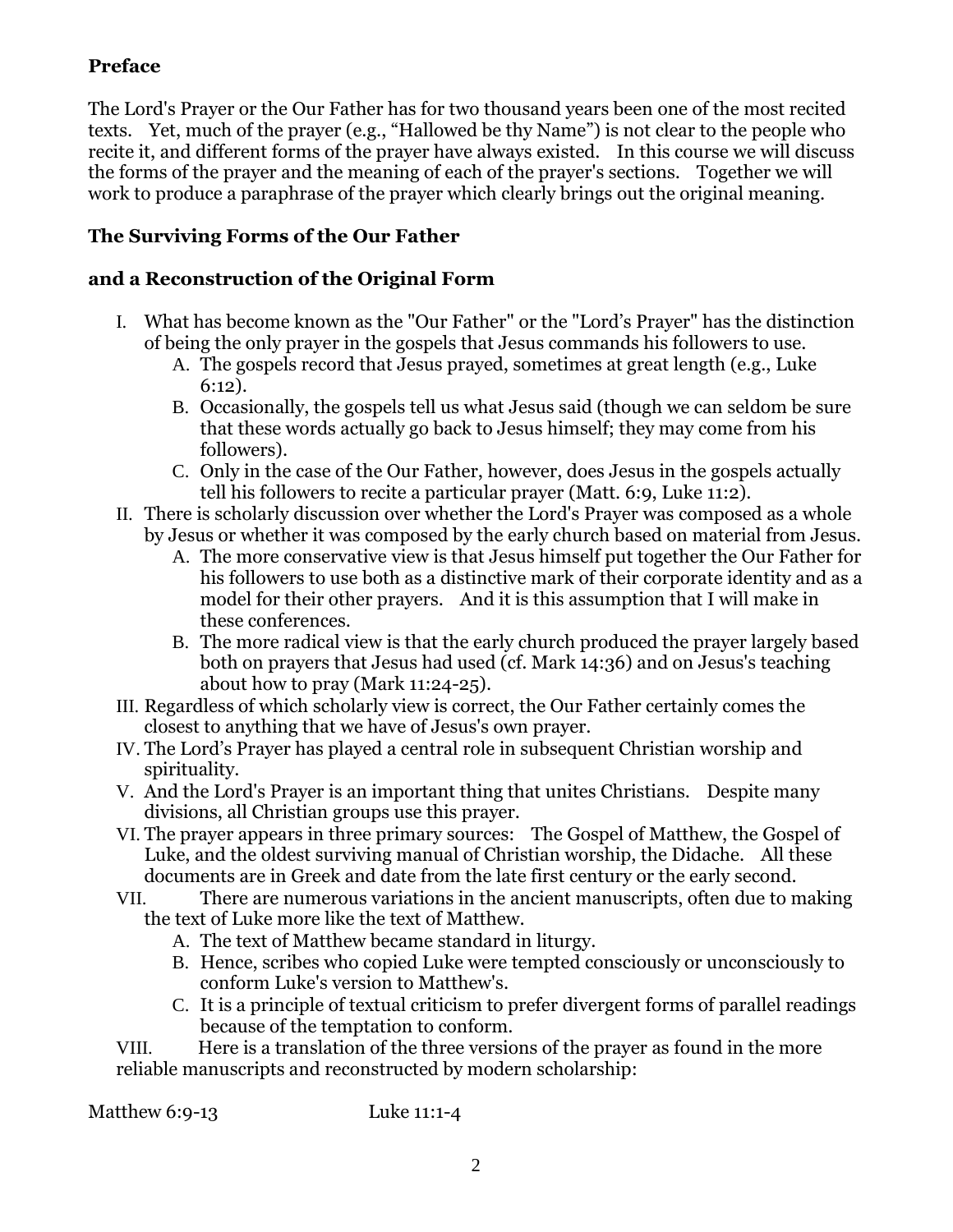| Our Father in the heavens,                            | Father,                                                               |
|-------------------------------------------------------|-----------------------------------------------------------------------|
| May your name be kept holy;                           | May your name be kept holy;                                           |
| May your kingdom come;                                | May your kingdom come.                                                |
| May your will happen on earth                         |                                                                       |
| as in heaven.                                         |                                                                       |
| Give us today our "daily" bread,                      | Give us each day our "daily" bread,                                   |
| And forgive us our debts                              | And forgive us our sins                                               |
| As we also have for given our debtors.                | For we ourselves for give everyone indebted to us.                    |
| And do not bring us to the test,                      | And do not bring us to the test.                                      |
| But deliver us from evil.                             |                                                                       |
| [inferior manuscripts add with variations in wording, |                                                                       |
|                                                       | "For yours is the kingdom and the power and the glory forever. Amen." |

Didache 8:2-3

Our Father in heaven, May your Name be kept holy; May your kingdom come; May your will happen on earth as in heaven. Give us today our "daily" bread, And forgive us our debt As we also forgive our debtors. And do not bring us to the test, But deliver us from evil. Because yours is the power and the glory forever.

IX. I believe these three texts are literarily independent.

A. Even if Luke in general used Matthew as one of his sources, as a minority of scholars believe, the version of the Our Father in Luke is so different from the one in Matthew, that it cannot be based on Matthew's text. It is clear that Luke had many other sources of information (as he hints in his introduction to his gospel!), and his version of the Prayer must have come from one of these.

B. It is more difficult to determine whether the versions of the Our Father in the Didache and Matthew are independent, since the texts are very similar.

C. Nevertheless, I believe that there is no direct dependence but only the common use of an earlier intermediate source.

1. There are small discrepancies between Matthew's text and that of the Didache. The words, "Heaven" and "debt," are singular in the Didache but plural in Matthew.

2. The Didache has a concluding doxology, whereas Matthew's Gospel did not originally include it.

3. These differences probably would not exist if either the version in the Didache or Matthew's Gospel was directly copied from the other.

X. The following differences between the three versions of the Our Father are particularly noteworthy:

A. The Didache and the inferior manuscripts of Matthew add a doxology.

B. The Didache and Matthew expand the petitions in Luke by adding explanations (e.g., "in heaven").

C. Luke generalizes two petitions ("give us *each* day;" "we ourselves forgive *everyone*").

XI. It seems that these differences appeared in order to make the prayer more suitable for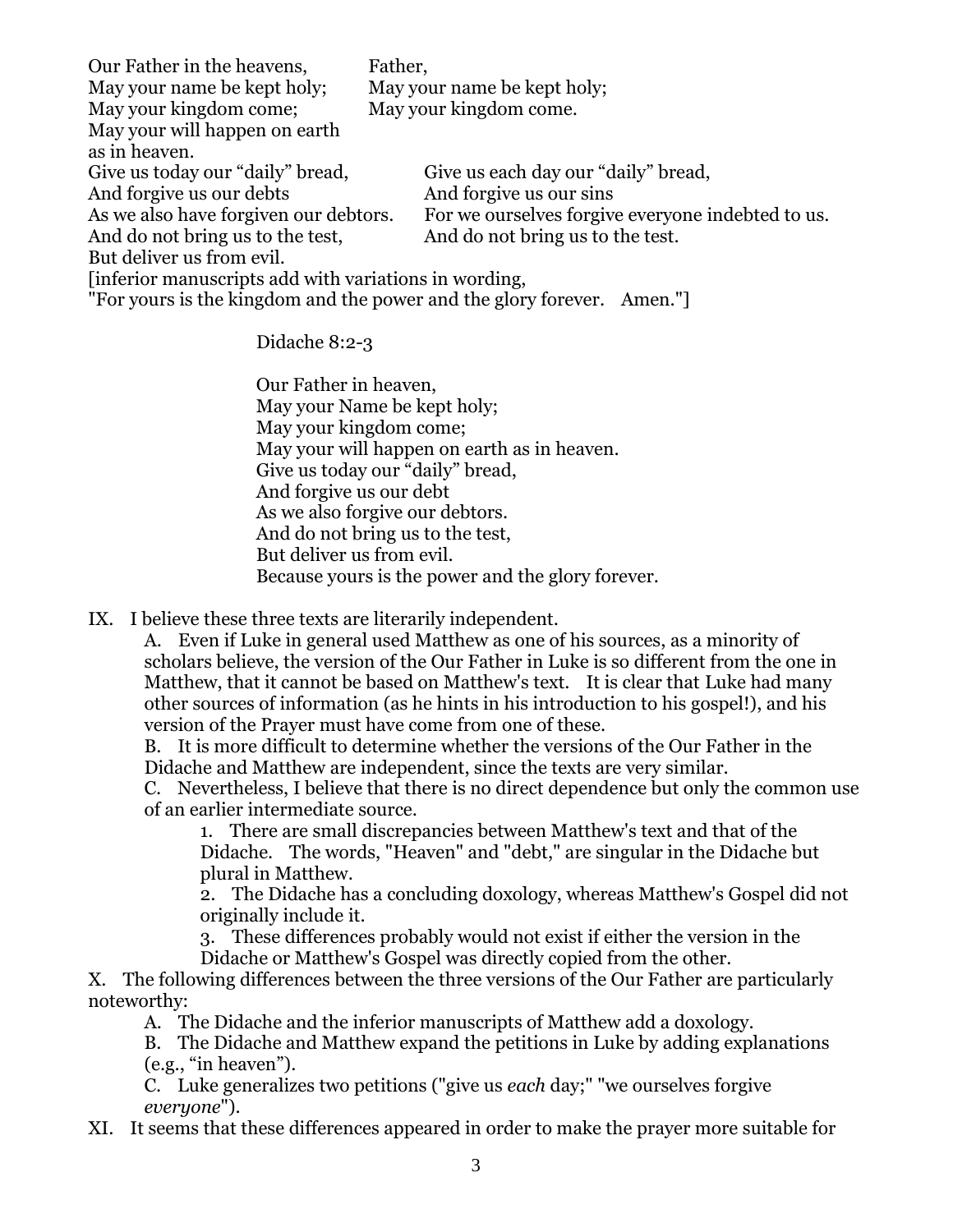worship.

A. The doxology gave a fitting liturgical end to the prayer. However, it may be that Jesus (or the earliest Christians) presupposed that people would add their own brief doxology, and that later the tradition merely fixed the wording (Joachim Jeremias). B. The expansions explained the original meaning of several of the sections and made the prayer longer and more dignified, and, therefore, more appropriate for formal liturgy.

C. The generalizations in Luke made the prayer applicable to continuing life. XII. Of course, some of the differences may be due to the differing perspectives of the evangelists.

XIII. Jesus spoke in Aramaic, and so the prayer or, on the more radical view, at least the parts of the prayer which go back to him, are Greek translations of an Aramaic original. XIV. From the versions in Matthew, Luke, and the Didache we can deduce that the "original" translated into English was basically:

Father,

May your name be kept holy; May your kingdom come. Give us today our "daily" bread, And forgive us our debts As we also forgive our debtors. And do not bring us to the test.

XV. Perhaps the first thing to note is the Our Father is the prayer of the Christian community, not of an individual.

A. All versions repeatedly have the first person plural (e.g., "*our* daily bread"), and the versions found in Matthew and the Didache start with a first person plural ("*Our* Father").

B. Hence, the prayer is the prayer of a group, and if an individual uses the prayer, the individual is implicitly acting as a member of a spiritual community.

C. And the Our Father is exclusively a Christian prayer, as the Church has always at least instinctively known.

1. In the introduction to the prayer in Luke, the disciples ask Jesus to give them a special prayer as John the Baptist gave to "his disciples" (Luke 11:1).

2. There is some evidence that in early church history the prayer was secret, and converts only learned about it at baptism.

3. In liturgical practice today we often instinctively treat the prayer as binding the Christian community together.

a. We introduce the prayer as what Jesus told us to say, and we recite the prayer in unison.

b. And sometimes there is a special community intimacy when we say the Our Father. For example, in a Mass that I often attended, this was the only point in the liturgy where everyone held hands.

4. Perhaps most important, when we address God as our "Father," we are

implicitly declaring that all who are praying with us are our brothers and sisters. D. It is particularly important for Americans to remember the communal dimension

of the Lord's Prayer. As a culture we overemphasize individualism and tend to reduce religion to individual ethics and an individual relationship with God.

E. Of course, it is all right for an individual to use the prayer to meet individual needs (e.g., for forgiveness of individual sins).

XVI. We must also keep in mind that the prayer is biblical poetry. Note the arrangement in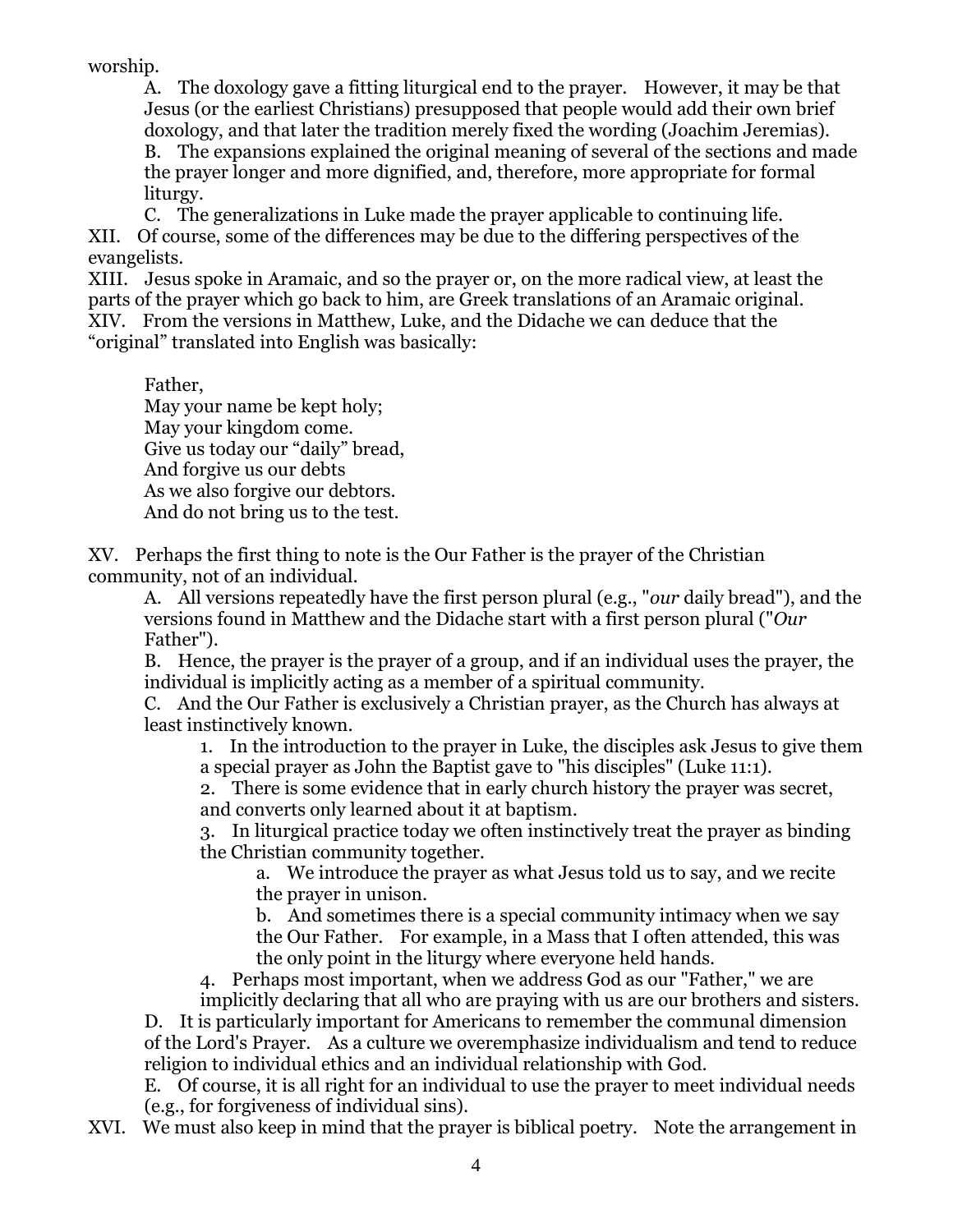lines given above. Biblical poetry is not as tightly structured as some later poetry (e.g., sonnets) but tends to balance one clause against another, thus producing a "thought rhyme." We see this balance in the Our Father.

XVII. The prayer has a clear structure which occurs in all versions:

- A. An invocation of God as Father.
- B. A series of petitions for the glory of God.
- C. A series of petitions to fulfill the needs of the community praying.

XVIII. As we would expect, much of the material in the Our Father is similar to material in the Old Testament and/or other Jewish prayers. For example: "Forgive your neighbor the wrong he has done, and then your sins will be pardoned when you pray" (Sirach 28:2) is similar to the prayer for forgiveness in the Our Father.

XIX. We will now devote attention to each of the sections of the Our Father. For these comments I am especially indebted to various scholars. In preparing for these lectures, I read books concentrating on the Lord's Prayer by Joachim Jeremias, Nijay L. Gupta, and N.T. Wright. In doing my exegesis I will

- A. Give a scholarly interpretation of the original meaning of the prayer both
	- 1. In the time of Jesus.

2. And to a much lesser extent in the time of the New Testament. Note: I will not attempt to trace later interpretations.

B. I will also stress the multiple meanings of a given passage.

1. In the past and sometimes even today scholarship has limited interpretation to a single meaning.

2. But, as is increasingly realized, figurative language has many meanings, and Jesus spoke in figurative language.

3. In general in human communication when we say something we imply many things, some of which we may not even be consciously aware of but which we still (unconsciously!) intend.

4. The primary limitation in searching for multiple meanings is to reject any meaning which contradicts the principal (obvious, emphatic) meaning.

5. But any meaning which is easily compatible with the principal meaning should be accepted as a secondary meaning.

C. From time to time, I will also talk about some implications of the Our Father for us today. Of course, you are free to draw contrasting conclusions and will have time to voice your opinions.

D. For each section of the Lord's Prayer, there will be a workshop in which the class will produce a paraphrase of the section. The paraphrase should

- 1. Respect the original intent of the section of the Prayer.
- 2. Make the prayer relevant to the modern world (e.g., we no longer think that
- God lives above the stars ("in heaven").

3. Be about the same length as the original.

"Father"

I. The Hebrew Bible only rarely refers to God as "Father" (for example, only three times in the Psalms [68:5, 89:26, 103:13]) and even more rarely addresses him as "Father" (never in the Psalms; e.g., Isa. 63:16).

II. Perhaps one reason for this rarity is that the God of Israel in contrast to the deities of the surrounding nations did not procreate.

A. The deities of the surrounding nations had sexual intercourse and were the biological parents of other deities and sometimes even of important individuals, such as rulers.

B. The God of Israel, at least in the Bible, did not have sex, and had no genetic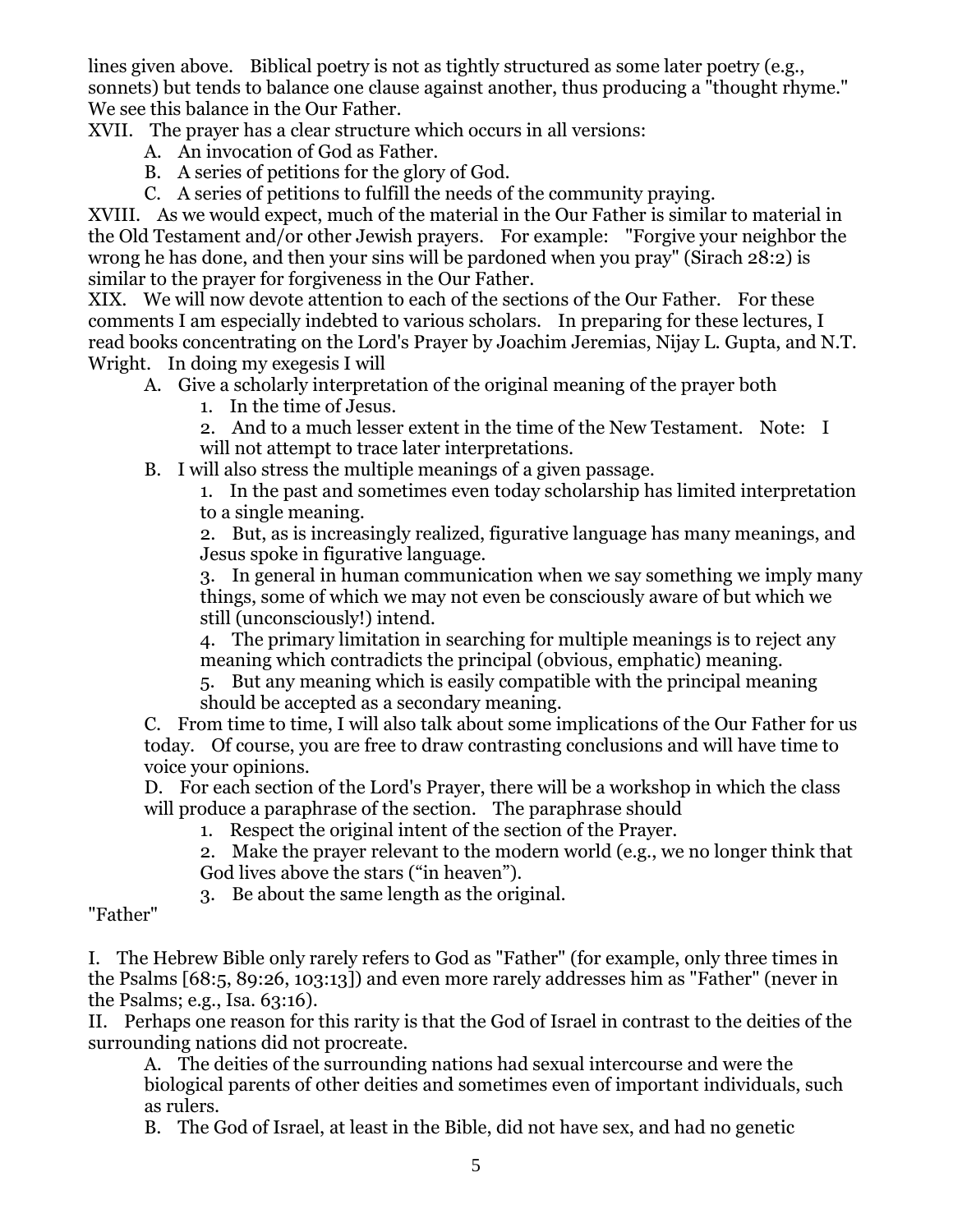relationship with anyone.

III. In the Old Testament beings are children of God (often "Sons of God") by either

A. Sharing in God's power, as, for example, angels ("Sons of God") do.

B. Sharing in God's goodness as, for example, "peacemakers" do (cf. Matt. 5:9).

IV. It is perhaps especially important that Israel as a whole is a Son of God (e.g., "Israel is my first born son;" Exodus 4:22). Because of this special relationship

A. In the Old Testament God gives Israel power to defeat its enemies

B. Calls Israel to be more righteous than other nations (even if Israel does not usually obey).

V. Israel becomes God's Son by adoption, especially, when agreeing to the covenant.

A. God adopts Israel by graciously freeing the Hebrews from slavery.

B. Israel enters into a voluntary and binding commitment by making a covenant with God and agreeing to abide by the Law code that God gives through Moses.

VI. Subsequently, at the installation of a king of Israel or Judah, he becomes God's Son (e.g., "I will be a father to him and he shall be a son to me" [2 Sam. 7:14]), because the king is the representative of God's people and the one most responsible for making them obedient to God by enforcing justice.

VII. Since, the image of God as a Father is a metaphor (unlike in other religions of the time where the image is often meant literally) we need to discuss what human fatherhood meant during the biblical period.

A. Of course, fatherhood has many dimensions that have remained constant during human history. These include

- 1. The love of a father for a child.
- 2. The love which the child is at least expected to have for a father.
- 3. The dependence of the child on the father (and mother).

4. The expectation that until the child is old enough to take responsibility for

his/her own life, the child will normally obey the father (and mother).

5. The mutual knowledge that a father and his child have of each other. B. Nevertheless, family relations vary between cultures and evolve over the centuries. The following are especially significant differences between how fathers were understood in biblical times as opposed to how (at least in middle class California where I live) fathers are increasingly seen today.

1. The understanding of the biology of conception is different today.

a. Today we know that conception occurs when a male sperm and female egg unite. Hence, for us, a human being is genetically equally the product of the mother and father and environmentally more a product of the mother, since the fetus matures in the womb.

b. By contrast, in biblical understanding, the father produces the seed and plants it in the womb during intercourse. All that the mother provides is the fertile soil (actually, blood) where the seed can grow. Hence, in biblical understanding a human being is primarily the product of the father and only secondarily the product of a mother. And in the biblical genealogies, descent is traced through the male line.

2. The roles of parents are different now from biblical times.

a. More and more today, mothers and fathers have an equal role in raising children, and both parents work outside the home to provide for them.

b. In ancient times, the father was the undisputed authority in the family and worked at home and was the principal wage earner. Hence, children were totally dependent economically on the father and were supposed to be totally obedient to him.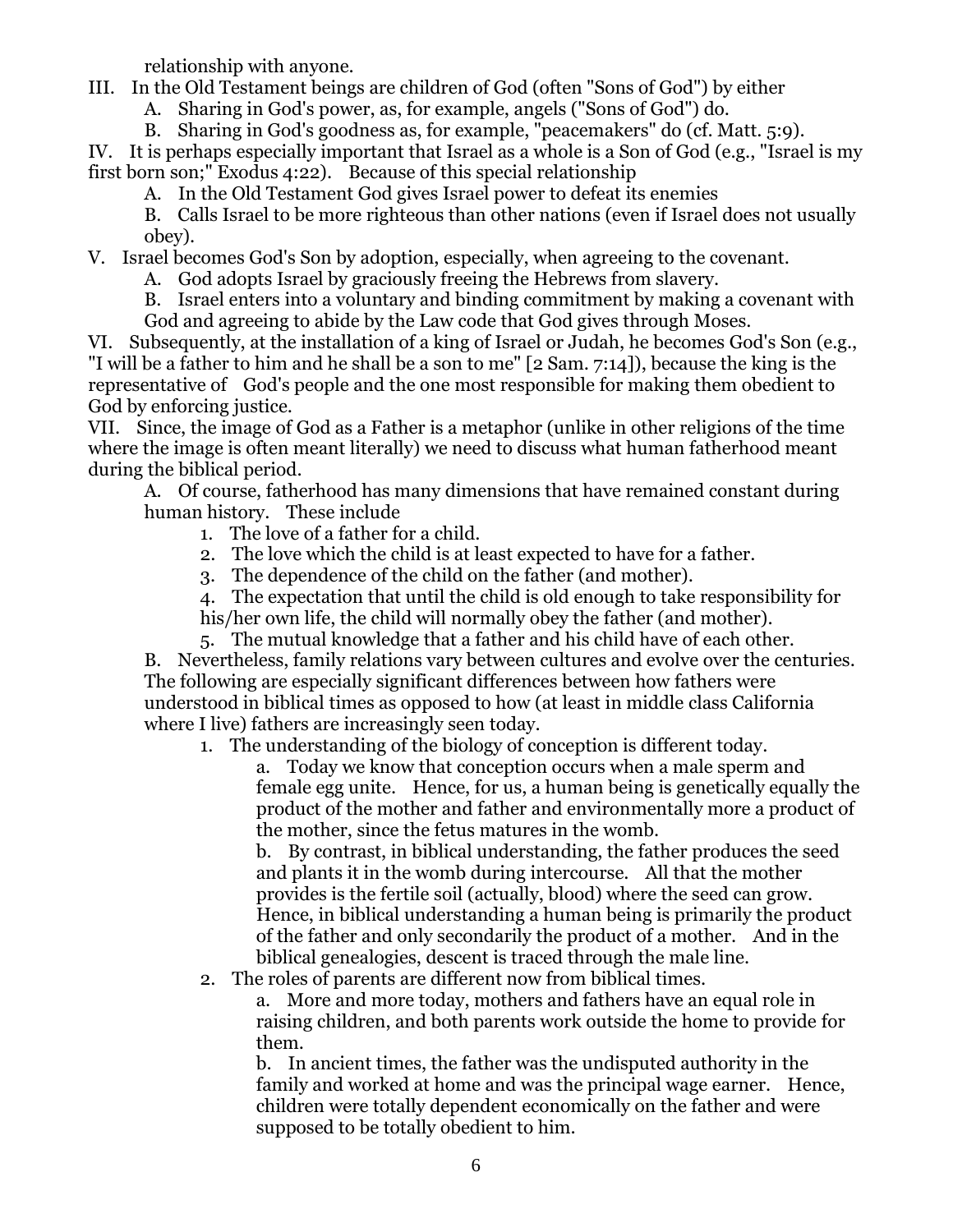c. Children (especially, sons) were expected to model themselves on their fathers, whereas today we encourage people to become individuals and not merely to "conform."

- VIII. Consequently, when Jesus invites us to address God as a Father
	- A. Jesus is inviting us to see God as someone
		- 1. Who loves us deeply.

2. Whom we are to love above all else (cf. "the first and great commandment") and obey.

- 3. On whom we are totally dependent.
- 4. Who created (but not procreated) us.
- 5. Who is our lifelong role model.

B. We become God's children not by natural birth but by entering into the community of Jesus as part of adopting the new covenant in his blood. It is especially noteworthy that in the gospel witness

1. Jesus distinguishes between "my father" and "your father."

2. Hence, it seems that Jesus saw himself, to use the language of Romans 8:29, as the "firstborn among many brothers" and sisters. Jesus is God's firstborn son, and we become God's sons and daughters through joining his community. Note that as the "Messiah" Jesus would have continued the tradition of seeing himself as "Son of God," as the representative and leader of the (New) Israel.

3. The Lord's Prayer makes the above clear by

a. Being a community prayer. The prayer uses the first person plural throughout (e.g., "give us our daily bread," "forgive us our debts/sins"). We address God as our collective father, not as isolated children of God. And when a community collectively addresses God as "Father," one implication is that every member of the community is a brother or sister and deserves being treated fairly and mercifully.

b. Being a prayer which Jesus (the Messiah) gave to the community. We pray what the Son of God told us to say.

IX. Jesus's use of the Aramaic word, "*abba,*" Father, as the ideal way of addressing God, seems to have been distinctive and was treasured by the early Church.

A. Jesus's prayer to God in Mark 14:36, even though it is otherwise in Greek, preserves "*abba*."

B. Paul's letters stress that it is by the Spirit of God's Son (i.e., the Holy Spirit), that we can cry out to God as our *abba* (Gal. 4:6, Rom. 8:15).

C. At least if surviving texts are any indication, contemporary Palestinian Jews seldom addressed God as "Father," especially in the secular language of Aramaic (as opposed to the sacred language of Hebrew).

X. Today because of new developments we may raise the question of whether to address God as "Mother."

A. As noted above, our understanding of the biology of conception gives equal place to the mother, and the mother has an equal role in rearing children, providing for them financially, and making family decisions.

B. Hence, what Jesus meant by addressing God as "Father" could today probably equally be represented by "Mother."

C. Feminists stress that limiting God to Father helps perpetuate unjust male dominance.

D. And some contemporary thinkers suggest that the reluctance of the biblical tradition to call God "Mother" may be partly due to the prominence of mother goddesses (e.g., Artemis of the Ephesians; see Acts 19) in some Pagan cults.

XI. I have at least experienced a radical community which began the Lord's Prayer as "Holy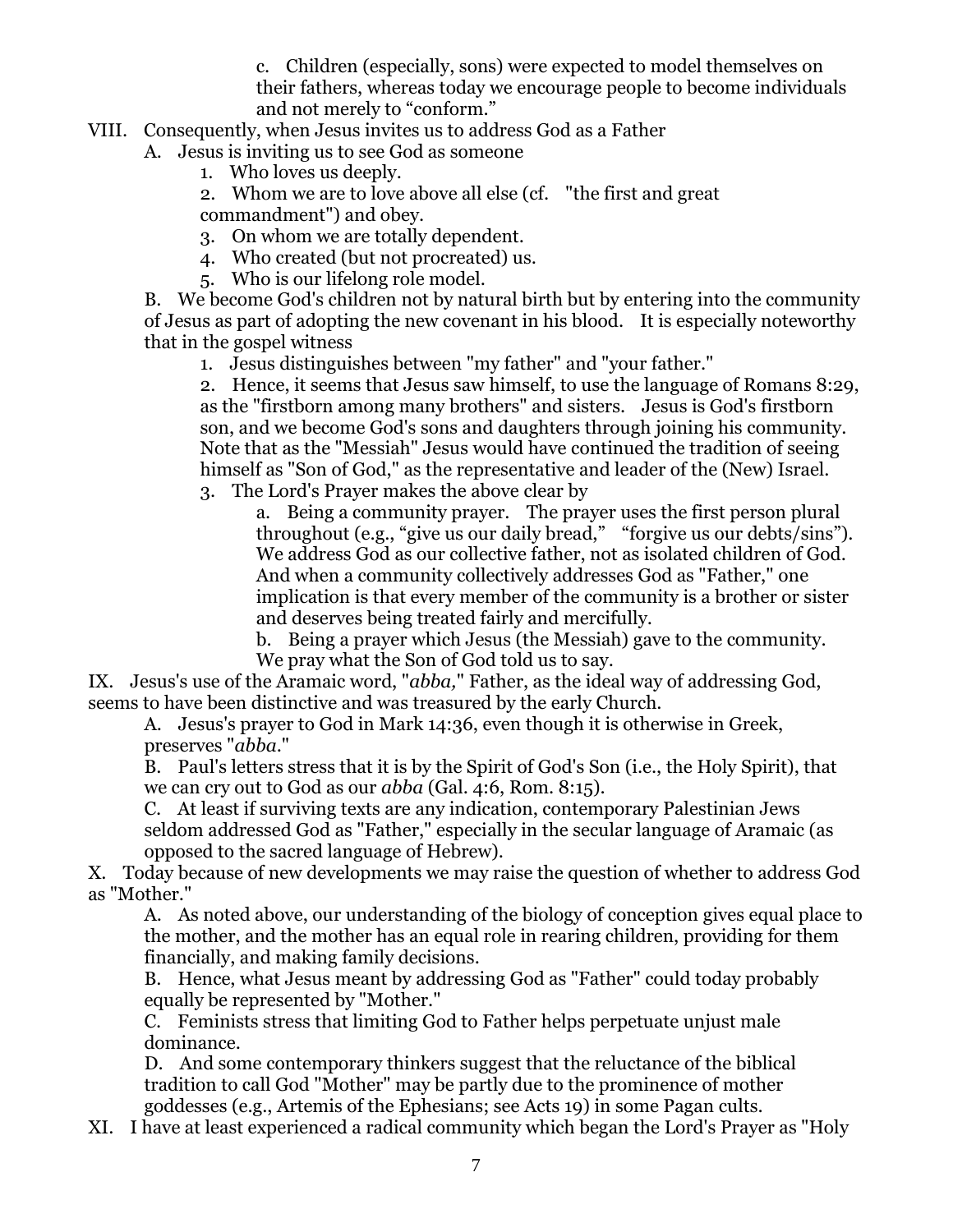Parent in heaven."

XII. As we consider the problem of making a translation from one cultural context to another, certain theoretical issues arise. Whenever there is a translation, whether in language or in culture

A. Something is lost. The conservatives have a point. Updating things is not only annoying to people who have difficulty with change; updating always does damage.

B. Something is gained, because the translation makes the original meaning more accessible to normal people, since they have only a limited understanding of the original language and cultural context. The liberals have a point.

C. There is always the hopeful possibility that we may even improve on the original. In the special case of Jesus we may note:

1. In faith Christians confess that Jesus was sinless, since he had a divine will (as well as a human one). God made the choices in Jesus (Donald Gelpi).

2. But as a human being Jesus was limited to what was humanly possible in his cultural context (Donald Gelpi).

3. The culture in which Jesus lived was (like all cultures) sinful.

4. Hence, in the case of the image of "Father" for God, we may note that

a. It was undoubtedly the best image for God in the context in which Jesus lived.

b. Nevertheless, calling God "Father" unavoidably reinforced the inferior position of women in that culture and in subsequent Christian cultures.

c. Yet, it is clear that Jesus was trying to promote the position of women, since he had women disciples contrary to social practice, and he was concerned about the marginal in general.

5. Consequently, it may be possible today to express the vision of Jesus in images that were even better than the best that were available to him.

XIII. What I personally would prefer in dealing with gendered images in traditional prayers like the "Our Father."

A. In traditional prayers retain the traditional images (e.g., God as Father, Church as Mother) during corporate worship.

B. Not using gender neutral language when it deprives prayers of their emotional appeal. Words like "parent" and "sibling" do not have the same emotional force as father or mother, brother or sister.

C. Writing new prayers which address God as mother and using them in corporate worship.

D. Encouraging people in their private prayer to use whatever images are most helpful to them. A pastoral problem that is often overlooked is that many people had a destructive or only distant relationship with their earthly fathers, and addressing God as "Father" may be problematic to such people.

XIV. The large and controversial question whether in inviting us to address God as "Father" Jesus was inviting us to become childlike in the presence of God.

A. Jeremias famously argued that "abba" should be understood as something like "Papa," since in Aramaic this is the term which a child would use (cf. "Dada" in English).

B. There was scholarly objection, since abba is the normal adult word for father.

C. The linguistic objection is sound, but it seems to me that we have to place "Father" in the larger context of Jesus's teaching.

D. Jesus clearly taught that his followers had to become "like little children" (Matt. 18:3) and that what God hid from the wise he was revealing to infants (Matt. 11:25).

E. Part of being childlike in the teaching of Jesus was giving up all claims to superior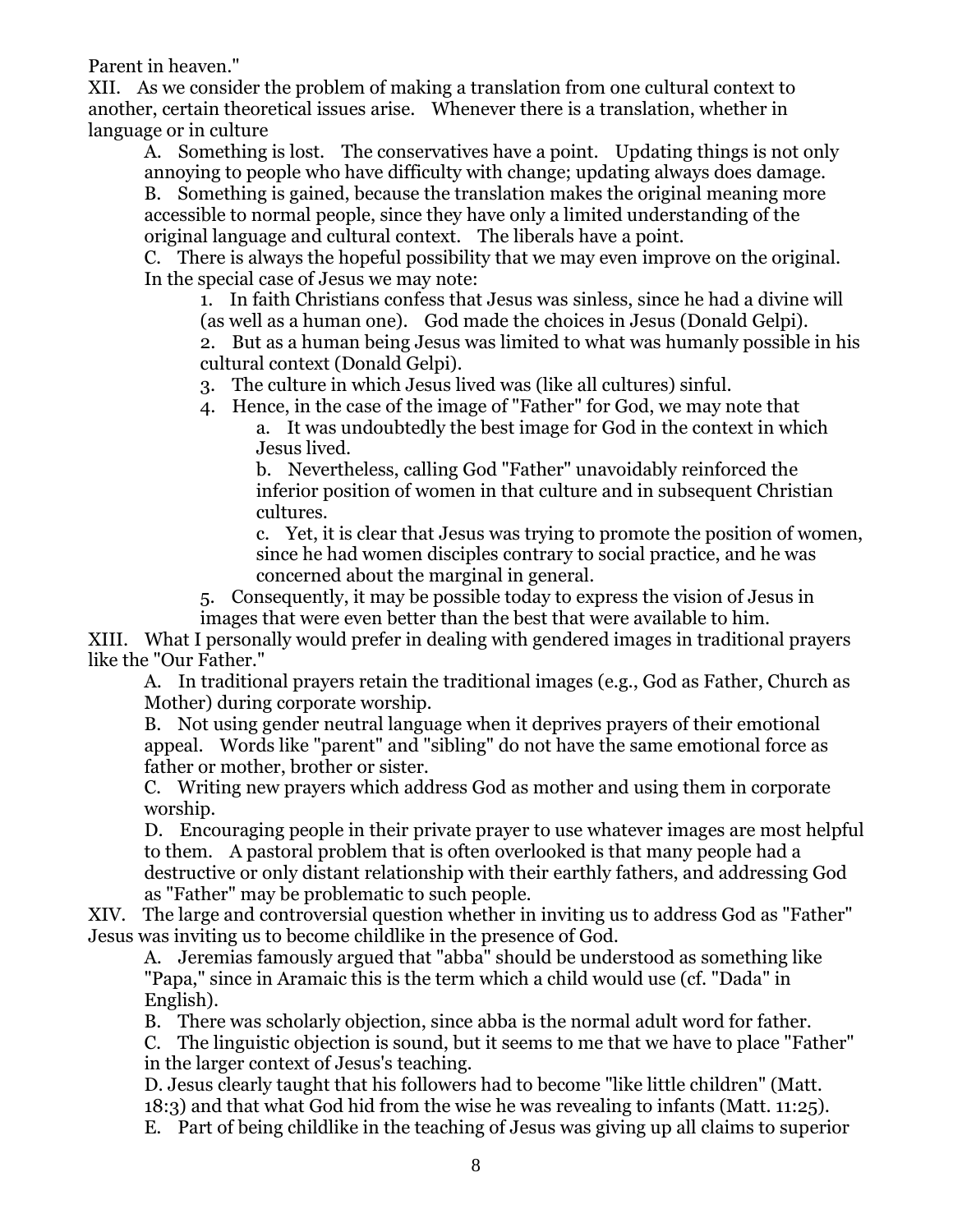social privilege. Children had no status in the ancient world and were unfortunately subject to severe discipline (beatings).

F. Another part of being childlike is accepting gifts without thinking of having to earn them, and Protestant scholars have emphasized the importance in the teaching of Jesus of accepting in trust God's free forgiveness and call.

G. In addition, if we are concerned with highly compatible meanings, we must also raise psychological issues.

1. Psychologically, the human personality can be divided into an "adult" and an "inner child."

2. The adult guides and protects the inner child, since the inner child is easily hurt and often irresponsible.

3. But the inner child has all the creativity and emotional depth.

H. Perhaps then when we are addressing God as "Father" we are not only inviting him to guide and protect us, we are also allowing ourselves to have the emotional depth and intimacy that can only come from being childlike.

Discussion

Workshop 1: Write a paraphrase of the first line of the Lord's Prayer respecting its original meaning while making it relevant to our cultural situation and being approximately as brief as the original.

"May your name be kept holy;"

I. Typically, the Bible uses parallelism, that is the same thought is expressed in two different ways.

II. The two lines , "May your name be kept holy; "May your kingdom come," are an illustration of parallelism, and to some extent mean the same thing.

III. Hence, the basic meaning is a prayer for the triumph of God's will on earth, as the expansion supplied in Matthew's version, "May your will happen on earth," makes clear. This triumph takes place in two phases.

A. At present, the prayer is a request that

1. In our lives as followers of Jesus, God's will shall be done, that in this time of moral struggle we will live up to God's call.

2. More people will become disciples of Jesus.

B. The prayer is also a request that through God's mighty power, his will shall be definitively done in the future, that is that God will overcome all evil.

IV. This couplet seems to be a condensed form of a more elaborate synagogue prayer during Jesus's lifetime which, presumably, he himself prayed there: "Exalted and hallowed be his great name in the world which he created according to his will. May he let his kingdom rule in your lifetime and in your days and in the lifetime of the whole house of Israel, speedily and soon."

V. As Matthew's context for the prayer (Matt. 6:7-8) suggests, the condensation is in line with Jesus's belief that

A. Prayer should be humble and, therefore, brief.

B. If we trust God, we do not need to try manipulate him by talking him to death. VI. Nevertheless, in my opinion a great deal more is also being expressed in the separate petition of "May you name be kept holy," and additional meaning arises when we put the prayer in the context of the rest of the Bible.

VII. In modern America a name is an arbitrary label (cf. "a rose by any other name would smell as sweet"--Shakespeare).

VIII. Nevertheless, even in our culture, to know someone's name is a sign of having a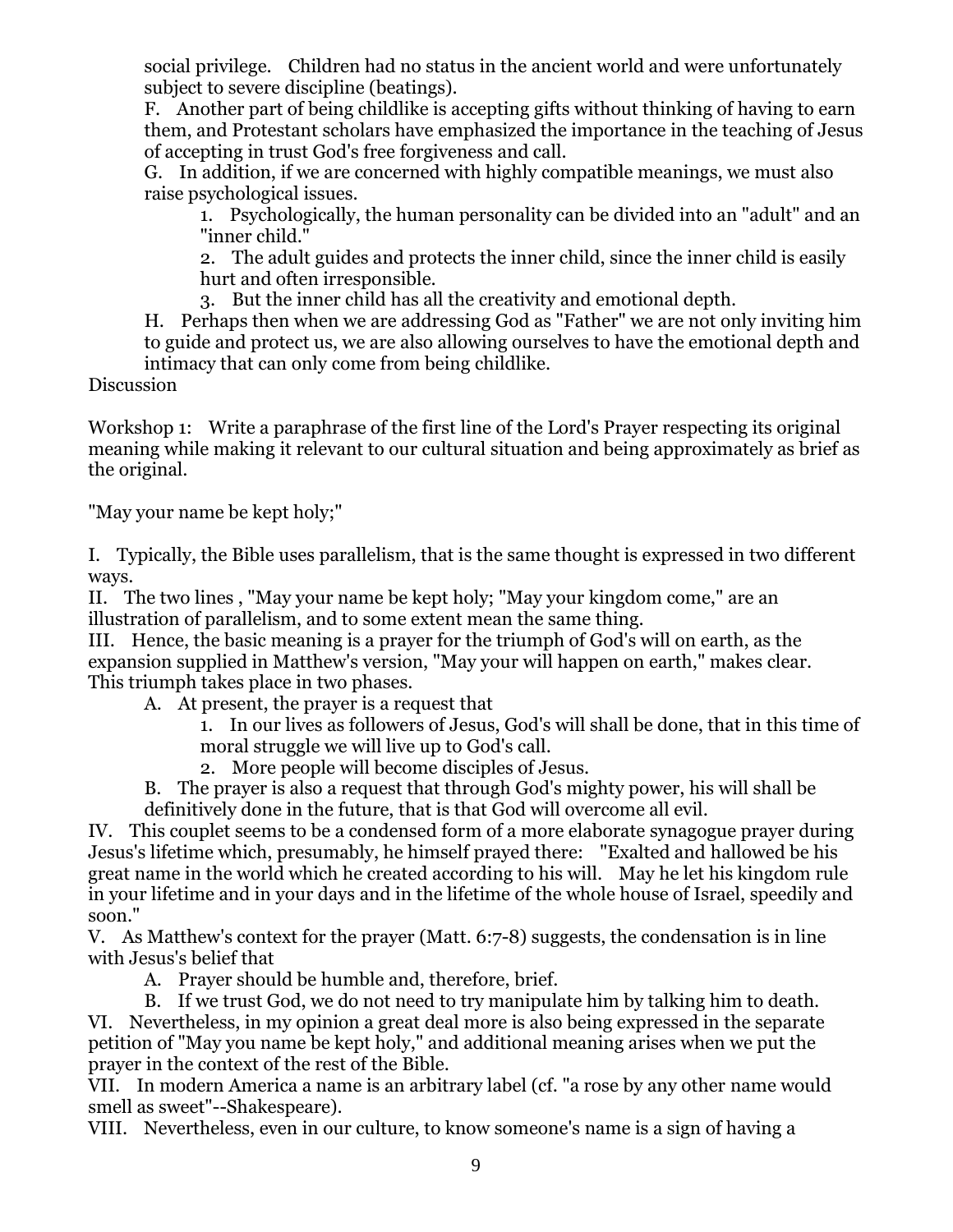personal relationship, and not even to know someone's name is a sign of distance.

IX. In the biblical times

A. A name ideally captured the essence or role of a person. And if there was a major change in someone's character or role, God might even give a new name, as when Jacob received the name "Israel."

B. A name

1. Gave power from that person when it was legitimately invoked or even power over a person (or spirit) when used in magic.

2. Could even be used figuratively as the person him/herself. To call upon the name of the Lord is simply to call upon the Lord; to praise the name of the Lord is to praise the Lord.

- X In the Bible, as today, name can also mean one's reputation.
- XI. In the Bible God has a proper name.

A. Traditionally, it was rendered in English as "Jehovah," as the "Jehovah's Witnesses" remind us.

B. More accurately, it was in Hebrew Letters the approximate equivalent of YHWH in our alphabet.

C. In Hebrew the sound of vowels changes depending on their position in the sentence, and so the vowels are not necessarily written, and the correct vowels were not written in the Divine Name.

- D. But very likely the Divine Name was close to "Yahweh."
- XII. Historically, before the rise of monotheism Yahweh was only one god among others.
- XIII. He seems originally to have been among other things
	- A. A God who gave victory in battle.
	- B. And had a special concern for the poor and oppressed.

XIV. As the Song of Deborah (Judges 5, possibly the oldest text in the Bible) makes clear, in the era of the Judges YHWH was the patron of the peasant militia of Israel as it fought for its independence and livelihood against the professional armies of hierarchical societies who would have reduced the peasants to poverty and slavery.

XV. Apparently, with the rise of monotheism, there was an effort to make the name of God reflect that he was the only God.

A. A name normally distinguishes one member of a category from another.

B. Hence, originally the name YHWH distinguished this god from others, perhaps

especially, Baal, a storm god on whose rain it was believed that the crops depended.

C. And those who continued to worship additional gods probably continued to use the name, Yahweh, without further reflection.

D. However, the biblical tradition, which had a monotheistic ideology, reflected on the name and concluded, whether rightly or wrongly, that it was derived from the Hebrew verb "to be" (*hayah*). See Exodus 3:13-15.

E. Yahweh is the God who "is," and this vague statement at least indicates that YHWH cannot be limited. Perhaps it also implies that he will be with Israel or even that he is the one who causes things to come into being.

F. Of course, this interpretation of the Name of God cohered well with the claim that there were no other gods.

XVI. Nevertheless, knowing the Name also implied a special relationship, and as people who had a covenant with God Israel was proud of knowing his Name.

XVII. As the Name of God, YHWH had numinous power, and misusing the Name would bring dishonor on God whose Name it was.

XVIII. Consequently, Israelite religion was very concerned that the Name of God not be misused, and ultimately the Name was forgotten.

A. Already in the Ten Commandments, there is the prohibition of misusing the name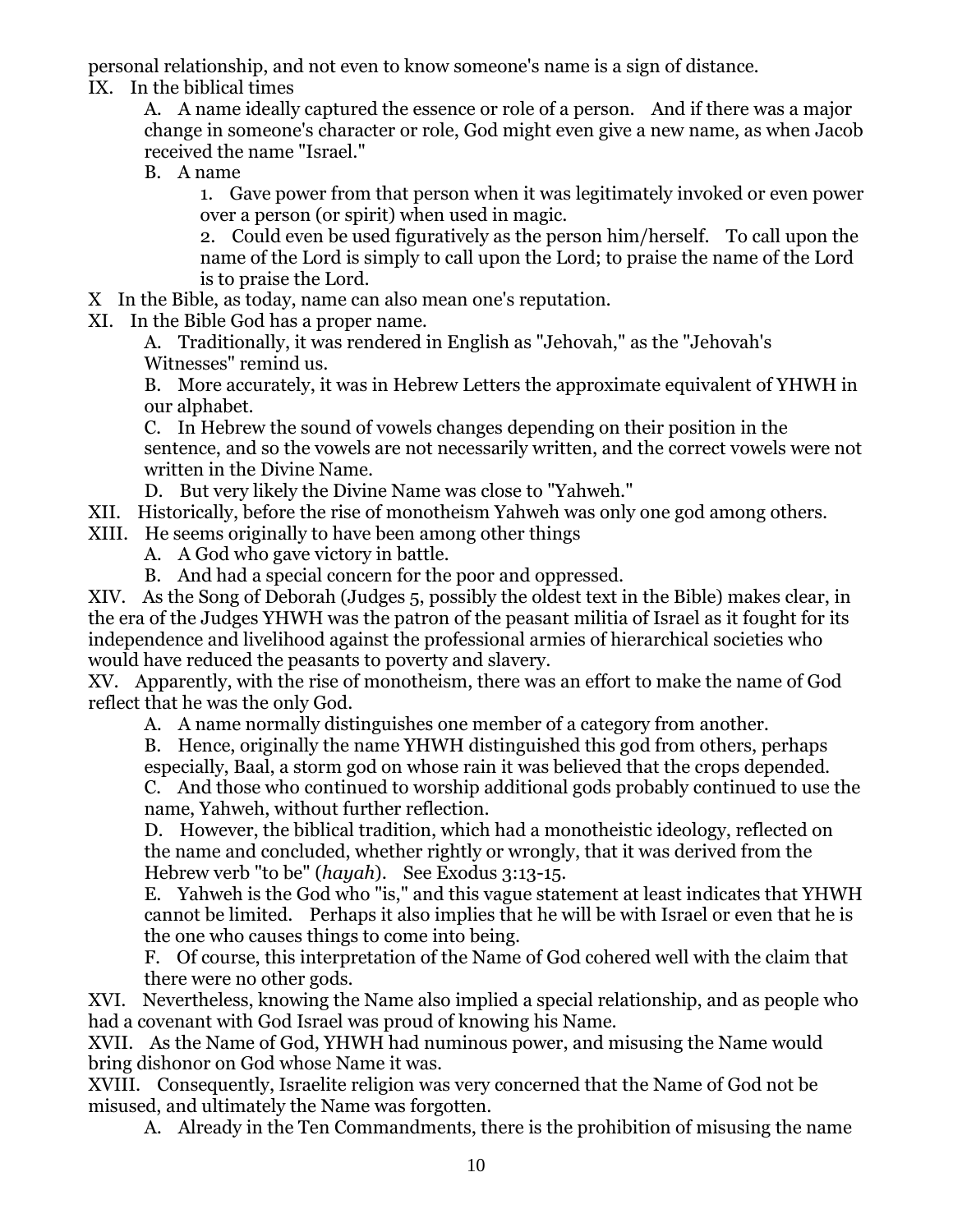(Exodus 20:7). This prohibition would include

- 1. Having sworn by the Name to tell the truth and then lying.
- 2. Making a pledge using the Name and then not fulfilling it.
- 3. Using the Name as magic (e.g., in a curse; Lev. 24:10-16).
- 4. Using the Name flippantly.

B. Increasingly, the Name was not spoken.

1. The standard Hebrew text added the wrong vowels to YHWH, and when the text was read out loud, the reader substituted "Lord" for the Name. Note that many English translations of the Bible substitute LORD for the divine name. 2. In the Dead Sea Scrolls we read that anyone who spoke the Name would be expelled from the community.

3. There was a tradition that only the High Priest knew and used the Name.

C. Ultimately, at least the pronunciation of the Name was unknown.

D. As we noted already, in modern times scholars have reconstructed the Name.

E. However, the Name should not be spoken outside of academic discussion, since Jews regard the Name as too holy to be in normal use.

XIX. The concept of "holy" basically means belonging to the realm of the Divine. God is, by definition, supremely holy, and people and things become holy by being set apart for God.

A. Typically traditional cultures, including that of ancient Israel, believe that there are two realms:

1. God himself and that which is set aside for him, such as the Jerusalem

temple which serves as his house on earth.

2. That which is for normal human use.

B. Things which are dedicated to divine use are "holy."

C. Because they are in the divine realm and in some sense belong to God, they must be of the best possible quality and treated with reverence.

D. People who enter the divine realm (for example, go into a temple or become priests) must be fit to please God. This fitness can have two different qualities

1. Be ritually pleasing to God, e.g., properly dressed and having no physical defect.

2. Be morally pleasing to God by living up to his ethical standards.

XX. Jesus who associated with sinners had little concern for ritual purity and emphasized moral purity.

XXI. Hence, the petition for God to keep his name holy is a plea that we act as people who are set apart for him and by doing so cause God's Name (that is his reputation) to be honored and accepted as the only God and ruler of the universe.

XXII. An interesting question is what is the Name of God for Christians who live after the resurrection of Jesus.

XXIII. I would argue that Christians have various names for God.

A. Of course, we inherit YHWH and know God as the one who simply is and cannot be limited. God remains the ultimate mystery.

B. We also have "Jesus" as the Name of God. Note that Paul insists in Philippians 2 that at the Name of Jesus all things must bow, and that Jesus is LORD (i.e., has the divine name of YHWH). Thanks to Jesus we know God more intimately and personally, but at the same time there is something mysterious and divine about Jesus himself.

C. And we have the name, "Father." Some scholars even claim that this is the Name for God in the Our Father. I doubt this, since as a Jew Jesus certainly accepted YHWH as God's name. Nevertheless, once Christianity expanded into the Gentile world, "Father" became in practice the name by which we designate God or, at least, the first person of the Trinity ("God the Father").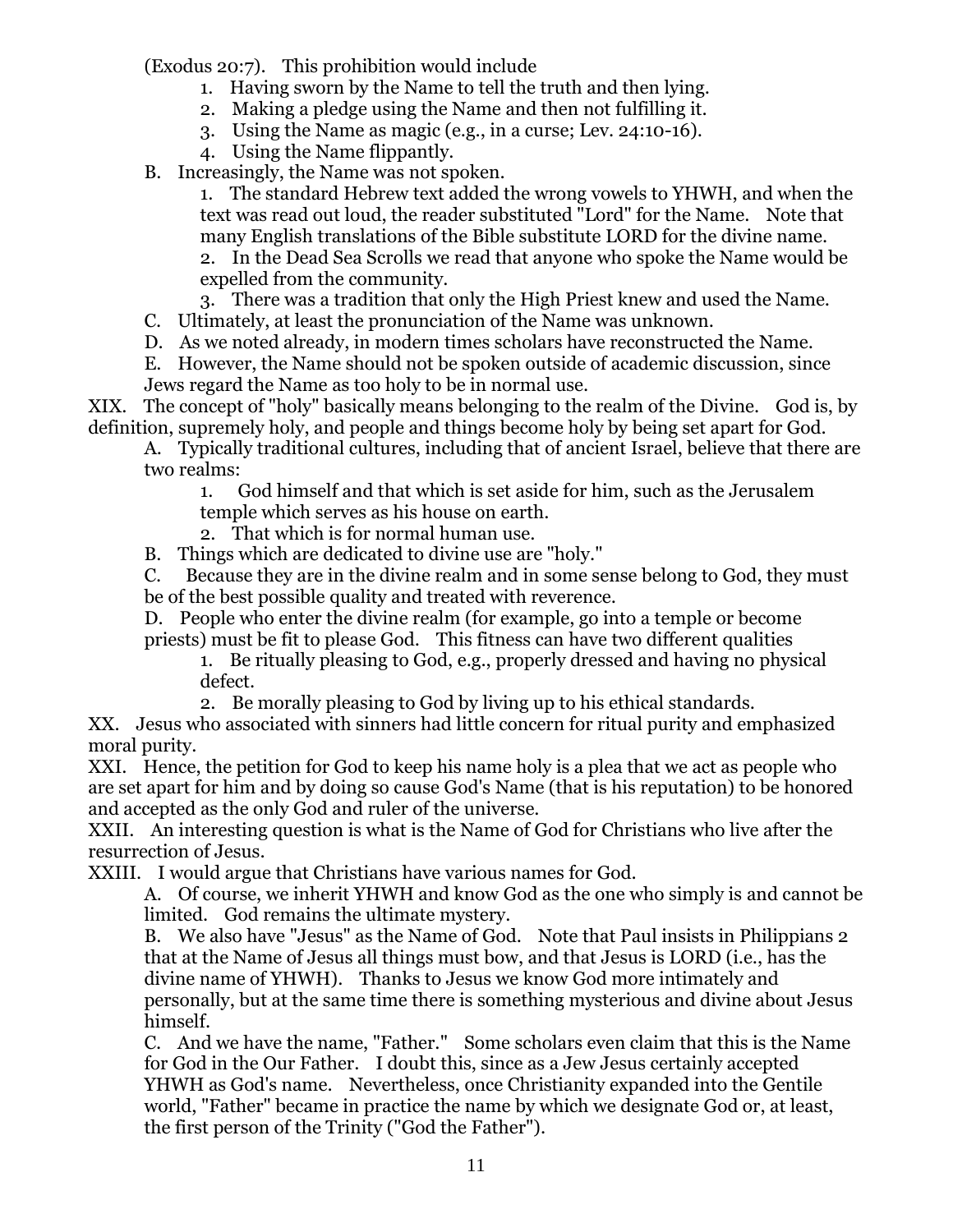XXIV. Of course, there is also the issue of profanity, using the name of Jesus or the titles "Lord" or "God," disrespectfully. To me this issue

A. Is not as important as sometimes people make it. As sins go, profanity, even when using the name of Jesus, is far less serious than acting unlovingly toward others.

B. Nevertheless, using Jesus or Lord or God as a swear word is disrespectful to God.

C. However, sometimes when something bad happens and people blurt out, "Lord" or "Jesus Christ," they are only half using profanity; they are half making a prayer for patience or help.

Discussion

Workshop 2: Write a paraphrase of the second line of the Lord's Prayer respecting its original meaning while making it relevant to our cultural situation and being approximately as brief as the original.

"May your kingdom come."

I. It is clear that the principal theme of Jesus's message was the kingdom of God.

A. The theme of the kingdom of God pervades the material attributed to Jesus, especially in the synoptic gospels.

1. The kingdom is what the parables explain.

2. Mark can even summarize the message of Jesus as, "The kingdom of God has drawn near" (Mark 1:15).

3. Note that the "kingdom of heaven" is Matthew's synonym for "kingdom of God."

a. Heaven is a reverent substitute for "God," a word too sacred to be used often.

b. The kingdom of heaven also indicates that Christ's kingdom is the kind of society that "heaven" (that is, God) would wish. If everyone did God's will, the earth would become more like heaven (that is the heavenly court where God's will is done perfectly. Note the expansion in Matthew's version of the Our Father.

B. On the other hand, the kingdom is not a major theme in other early Christian writings (e.g., Paul's letters).

II. The phrase "kingdom of God" implies God ruling through a divinely chosen, earthly king, and was the ideal form of government that the Hebrew Bible remembered and looked forward to.

A. The Hebrew Bible emphasized that God chose David and his successors to be the kings of Israel forever (e.g., 2 Samuel 7:8-16).

B. When nevertheless the davidic dynasty collapsed, the Hebrew Bible looked forward to its restoration under a descendant of David (e.g., Ezekiel 37:15-28).

III. Jesus claimed to be this king.

A. He apparently actually was a descendant of David.

1. Conceivably, the early church first concluded on other grounds that Jesus was the prophesied Messiah and incorrectly deduced that he must, therefore, have been a descendant of King David.

2. However, Paul, the earliest Christian writer, already recorded that Jesus was descended from David (Rom. 1:3), and Paul knew James, a brother of Jesus, personally (Gal. 1:18-19, 2:9). Hence, it seems that there was a family remembrance of davidic descent.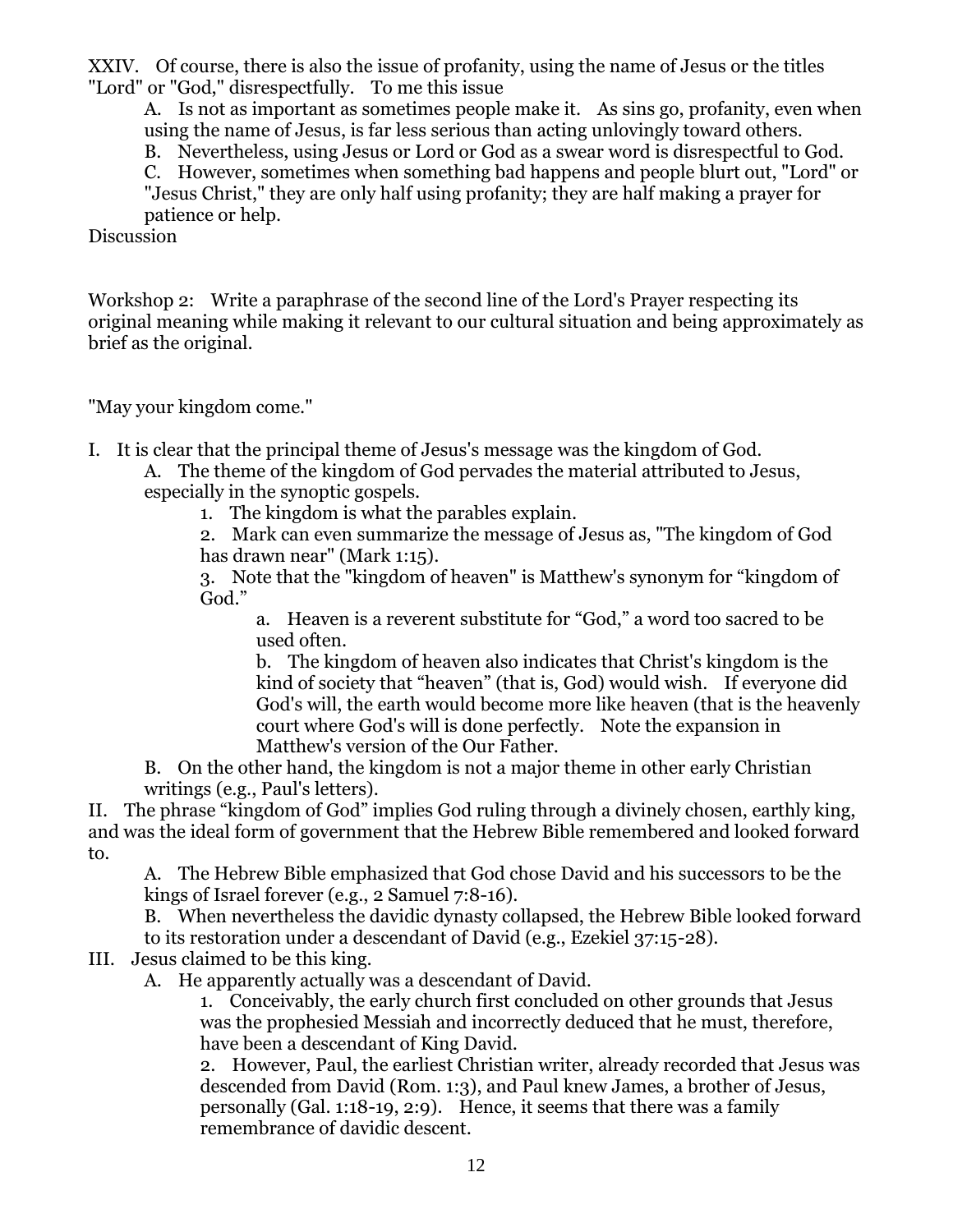3. David took numerous wives and had many children, and over the generations the number of people who were descendants of David must have become a significant percentage of Israel's population. So statistically, it is not surprising that Jesus may have been one of them.

4. The knowledge that he descended from David helps explain why Jesus concluded that he was the great Son of David whose reign the prophets had foreseen.

B. He informed his disciples that he was (or would one day be) Israel's king, and they would be his courtiers. A key quote is Matthew 19:28, "At the universal renewal, when the Son of Humanity [i.e., Jesus] sits on his glorious throne, you who followed me will also sit on twelve thrones judging the twelve tribes of Israel." This quote must go back to Jesus.

1. The saying implies that Judas will be one of those who will rule and, therefore, must come before Judas betrayed Jesus.

2. After the death of Jesus, the leadership of the Church quickly became three "pillars" consisting of Peter, John, and James, the brother of Jesus, who was not one of the Twelve (e.g., Gal. 2:9).

3. In line with Jesus's emphasis that leaders must act as servants, the quote does not say that the Twelve would rule over the tribes but "judge" them, that is, bring justice.

4. Note that this quotation is utopian and suggests that Jesus's kingship might come in stages and only be fully realized much later.

- a. The twelve tribes had not existed for centuries.
- b. The Twelve would reign only after the "universal renewal." Presumably, a lot had to happen before then.

C. Toward the end of his life Jesus confronted Jerusalem with his royal claims by dramatically approaching Jerusalem and then staging a demonstration at the temple.

1. The gospels suggest that Jesus made careful preparations for his approach to Jerusalem by secretly arranging for a colt to ride (Mark 11:1-7).

2. During the approach his disciples hailed the coming of the davidic kingdom (Mark 11:9-10).

3. Jesus's protest at the temple implicitly asserted his royal ambitions, since it had always been the prerogative of the kings of Israel and Judah to reform worship.

4. Of course, the Jewish high priest condemned Jesus for claiming to be a messianic king, and then the Roman government tried and crucified Jesus for this claim.

IV. Jesus insisted that his kingdom would be different from other kingdoms.

A. Leaders would act as servants.

1. Jesus insisted that anyone who wanted to be first must be must be servant of all (e.g., Mark 9:35).

2. In John's Gospel Jesus models this servanthood by washing feet and commanding his disciples to do the same (John 13:1-20).

B. There would not be rich and poor. The rich would have to give away their excess to the poor to be part of the kingdom.

C. There would even be a new and greater type of human being. A key text is, "Among those born of women no one has arisen greater than John the Baptist; yet the least in the kingdom of heaven is greater than he" (Matt. 11:11).

1. This text must go back to Jesus.

a. The saying is in the enigmatic and hyperbolic style that was typical of Jesus. Note that Jesus's statements point in a direction but are often so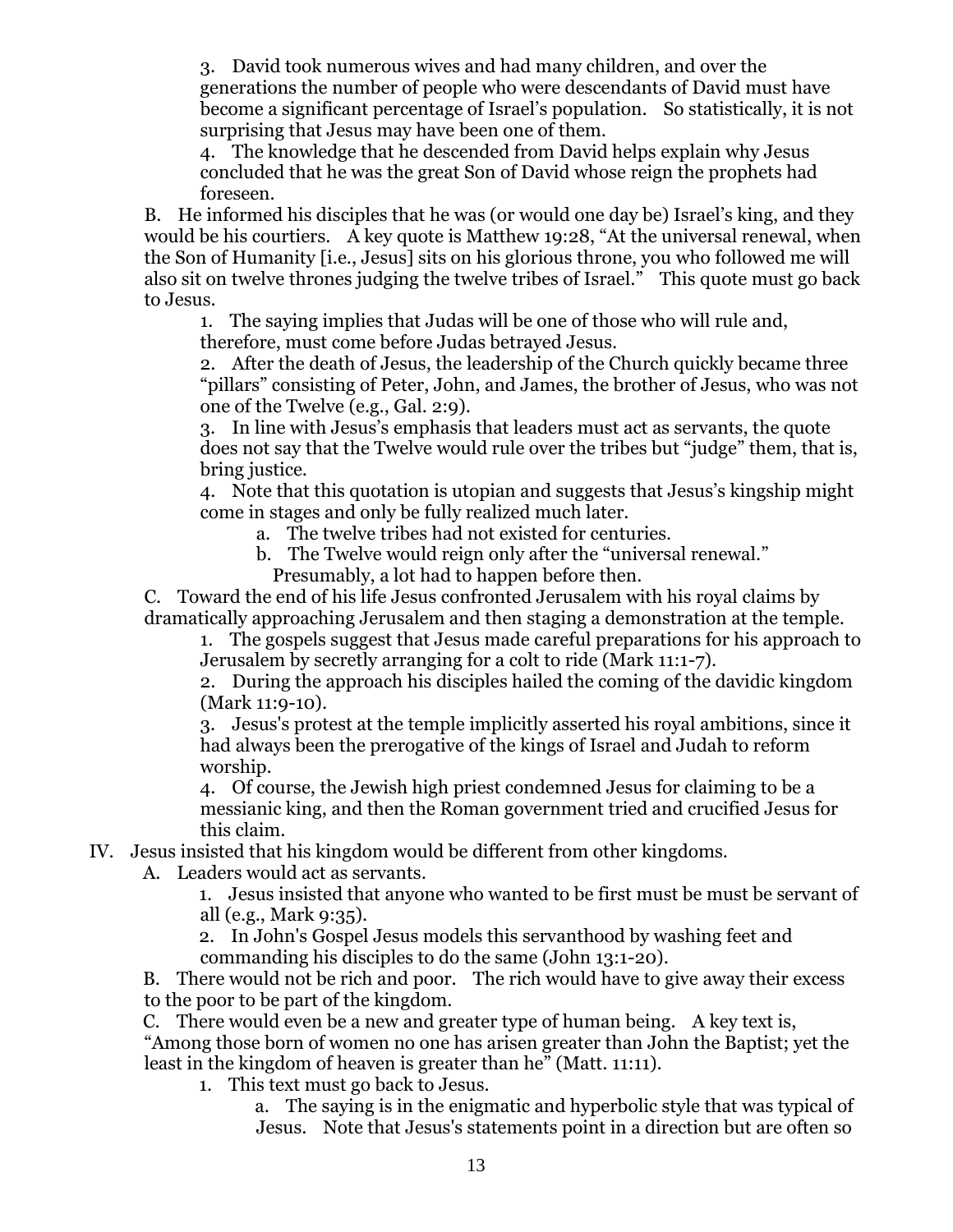extreme or general that the hearers must make specific applications.

b. Making John the Baptist inferior to the *least* in the kingdom does not fit with later tradition which honored him as a great forerunner of Jesus (e.g., John 1:6-7).

2. This new humanity would have the authority to forgive sins and set aside commandments which conflicted with the well being of humans (Mark 2:10, 27- 28).

3. This new humanity would be able to work miracles.

D. The kingdom would in some sense be Jewish and yet be open to people of every ethic group.

1. Some prophecies, especially, in the Book of Isaiah, which Jesus liked to refer to, had looked forward to the whole world worshiping the God of Israel (Isa. 2:2- 4, 42:1-9).

2. Jesus himself looked forward to Gentiles from all over the world coming into his kingdom (Matt. 11:8).

3. Jesus probably did not expect that non-Jews would adopt the ritual commandments of the Mosaic Law. Jesus himself ate with the "unclean," was casual about Sabbath observance, and emphasized the love took precedence over keeping ethnic commandments.

V. When we pray in the Our Father for the coming of the kingdom, we are praying for the realization this "kingdom"

A. Through our own individual and collective efforts as the church.

B. Through God's continuing providence.

VI. There is an interesting variation in the ancient copies of Matthew's Gospel.

A. The best manuscripts have, "May your will happen on earth

as in heaven,"and it is probably the original reading.

B. However, a number of manuscripts read, "on earth and heaven."

VII. The first and probably original reading implied that

A. At present God rules in heaven where his will prevails completely.

B. The hope is that God will extend his dominion to earth where presently evil reigns.

VIII. The alternate ruling suggests that God's rule is only partial both in earth and heaven. A. In heaven there are demonic forces. Note Ephesians 6:12: "the spirits of evil in the heavenly places."

B. On earth there are both demons and evil people.

C. The hope is that God will conquer both his human and his spiritual foes.

IX. I believe, depending on what one means by "heaven," that both readings contain truth. X. For me personally, taken together the petitions for the hallowing of God's name and for

the coming of the kingdom are another version of Jesus's two great commandments.

A. Jesus emphasized that two commandments were especially central, to love God with all of one's being and to love our neighbors as ourselves (Mark 12:28-34). Note that our neighbors are everyone with whom we have relations, but are especially those whom we dislike ("enemies") or are in special need, such as the poor and disabled. B. The hallowing of the divine Name focuses on the requirement that we place God

before all else. C. By contrast, God's kingdom is primarily about the social relations that God would

wish in an ideal society.

Discussion

Workshop 3: Write a paraphrase of the third line of the Lord's Prayer respecting its original meaning while making it relevant to our cultural situation and being approximately as brief as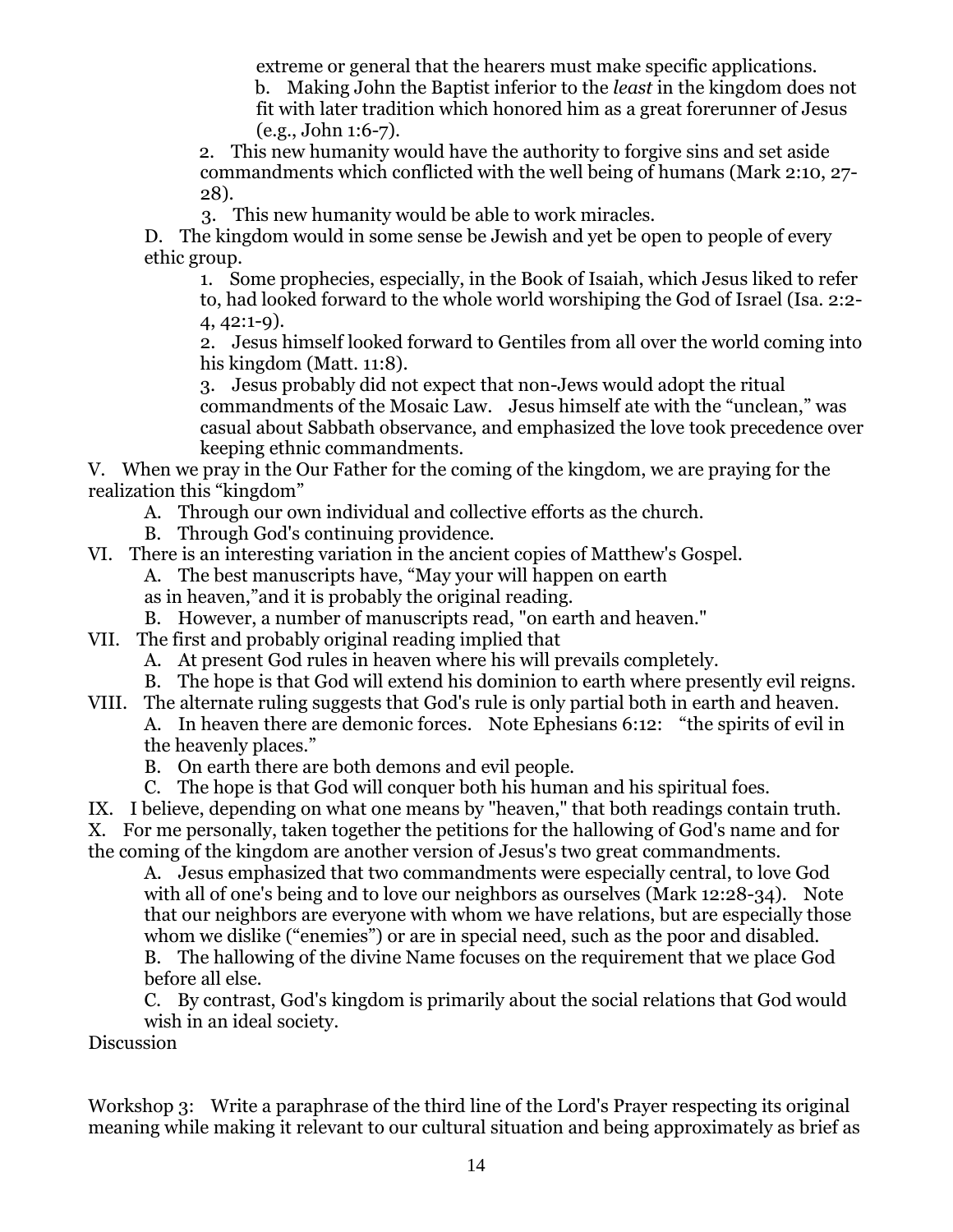the original.

Appendix: Various Suggestions On How Jesus Expected that He Would Become King

I. There were at least three ways that Jesus might have considered gaining royal power. A. He could have considered leading a revolt.

1. The Maccabees had successfully revolted against Greek rule two centuries before and become Israel's rulers, ultimately adopting the title "king."

2. Various messiahs before and after Jesus's ministry unsuccessfully fought against Roman rule.

B. He could have hoped for an apocalyptic intervention by God.

1. The Hebrew Bible celebrated the intervention of God in the past to free the Israelites from bondage in Egypt.

2. Apocalyptic documents predicting an imminent divine intervention to transform the world and save the Jews were common during the first century. 3. In the gospels Jesus himself talks about his own coming apocalyptic triumph.

4. Since the beginning of the twentieth century the mainstream of biblical scholarship has held that Jesus entertained apocalyptic expectations.

C. He could have hoped to persuade the Romans to appoint him to be king.

1. The demonstration in the temple appears to have been an appeal to the Jews to accept Roman rule (Mark 11:17).

a. Jesus proclaimed that the temple was to be a house of prayer for all nations which would surely include Rome.

b. His condemnation of the temple as a bandits' den seems to have been a condemnation of would-be messiahs, since the negative label for such figures was "bandit" (N.T. Wright).

c. This condemnation alludes to Jeremiah (7:11) who centuries earlier had counseled the Jews to accept foreign rule rather than resist.

2. The gospels record that the Romans did not wish to execute Jesus even though he claimed to be a king and only executed him under pressure from the high priests.

3. Both before and after Jesus's ministry the Romans appointed Jews to be client rulers.

4. In later books in the Old Testament God sometimes saves the Jews who are under foreign rule by having the foreign rulers intervene (see, e.g., Nehemiah and Esther), including appointing Jewish leaders (e.g., Ezra).

5. Hence, it is plausible that Jesus was at least implicitly appealing to the Roman government to consider making him a client king of Judea.

6. And it is even plausible that the Romans might actually have been interested if Jesus could gain popular support.

7. Jesus's protest in the temple was an attempt to gain such support.

a. The protest made Jesus a celebrity.

b. It was an attack on the wealth of the high priest who relied on the revenues from the temple.

c. Much of the money came from the pious poor who made donations and purchased animals for sacrifice.

d. Jesus attacked this exploitation of the poor by calling the temple a den of bandits and by pointing out a widow who gave her last coin to the temple (Mark 12:41-44).

e. Jesus hoped that he could thereby gain support from the poor and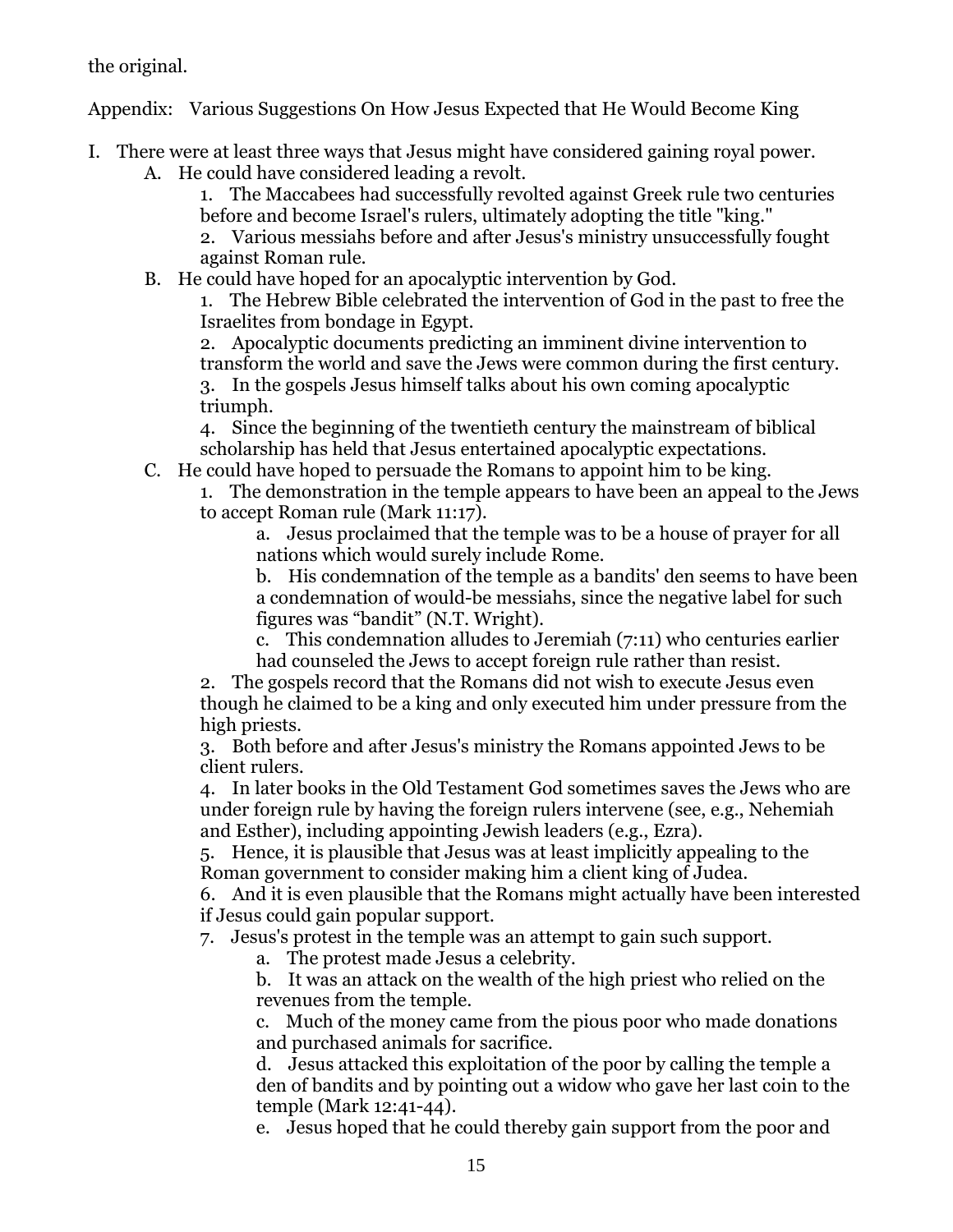their sympathizers who would realize that if Jesus became the ruler he would make life better for them.

II. There are problems with each of these alternatives.

A. Leading a revolt seemed hopeless and unethical.

1. Jesus had no political or military resources.

2. Both before and after the time of Jesus all Jewish revolts against Roman power ended in disaster.

3. Jesus in the gospels speaks against the use of violence (e.g., Matt. 26:52).

B. It is doubtful that Jesus had any knowledge of apocalypticism.

1. The Bible that Jesus knew consisted of the Law, the Prophets, and the Psalms.

2. With the exception of Daniel, the apocalypses were esoteric documents which a carpenter from an obscure village would not read.

3. Jesus did not rely on Daniel.

a. Daniel was not part of the Law, the Prophets, and the Psalms, and Jesus would have considered it less authoritative.

b. In the gospels the only time that Jesus quotes Daniel is in his trial before the high priest (Mark 14:62, Matt. 27:64).

c. Historically, it is unlikely that Jesus quoted Daniel at the trial.

1). The trial was not open to the public, and it is doubtful that the evangelists had detailed knowledge of the proceedings. Instead, the accounts of the trial probably are only how the evangelists imagined the events.

2). Since the quotation from Daniel is dramatic and leads to the high priest condemning Jesus for blasphemy, the quote serves an important literary function and is especially likely to have been added by the evangelists.

4. Jesus's predictions in the gospels of his own apocalyptic triumph reflect knowledge of the resurrection and come from the early church not from the historical Jesus.

a. The historical Jesus believed that there would be a final resurrection of the dead on a future Day of Judgment (e.g., Matt 11:20-24, 12:41-42, Mark 12:18-27).

b. It is reasonable to assume that, if everyone else would participate in this universal resurrection, he would as well.

c. In the gospels Jesus's predictions of his coming death and individual resurrection "on the third day" are highly literary.

1). They have a consistent literary structure consisting of an announcement of his coming crucifixion, a negative reaction from the disciples, a teaching from Jesus about the need for his followers to be humble and accept that they must suffer.

2). The predictions of the passion and resurrection serve as literary foreshadowing for the conclusion of the gospels. This foreshadowing is especially important in Mark which originally ended with only the announcement of the resurrection (16:1-8), and Matthew and Luke used Mark as a source.

d. If Jesus historically predicted his coming resurrection "on the third day," the initial astonishment of his followers at the finding of the empty tomb and at the resurrection appearances would be inexplicable.

e. After the resurrection the church knew that Jesus was alive and ruled the universe and eagerly anticipated his triumphant return to save his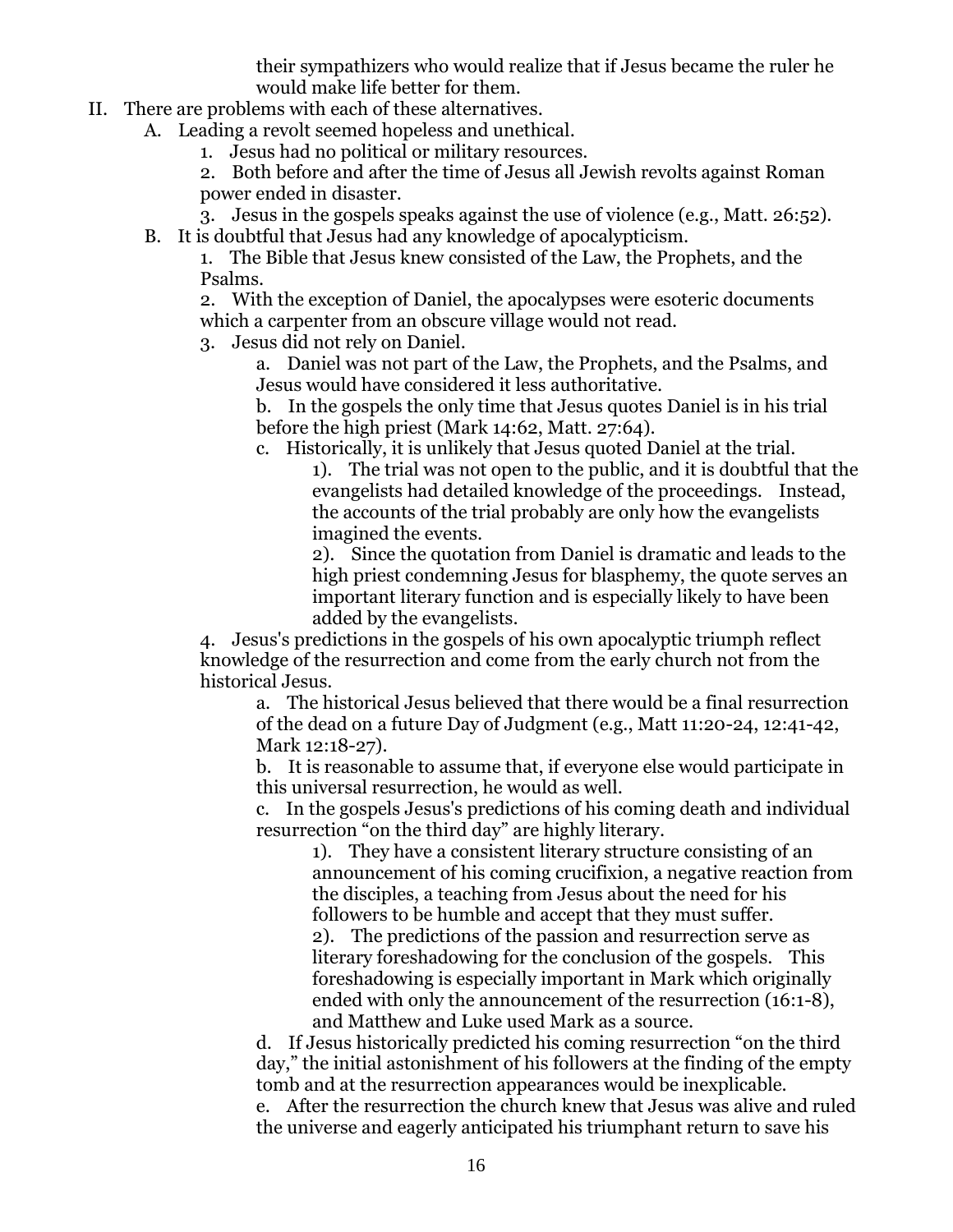followers who were suffering persecution.

f. Consequently, it was easy for the church who revered Jesus to imagine that he had predicted this apocalyptic return.

C. The Romans only appointed Jewish royalty to high office, and in the end the Romans executed Jesus. Hence, so far as I know, I am the only person who has ever suggested that Jesus was hoping for a political appointment from Rome!

Discussion: How do you think that Jesus envisioned that he would become king? III. Shortly before his arrest Jesus realized that his hopes to become an earthly king had failed, and he would be killed (e.g., Mark 12:1-9, especially, vss. 6-8).

IV. Historically, what happened after the crucifixion was a series of events that made Jesus one of the most influential figures in human history. These events include

A. The resurrection experiences.

B. The appearance of the institutional church.

C. The spread of Christianity to most of the world.

D. Many nations adopting Christianity as the official religion.

Discussion: How and to what extent did the institutional Church produce the kingdom envisioned by Jesus, and how and to what extent did the institutional Church betray that kingdom?

V. An important issue is how the followers of Jesus are to fulfill his vision of the "kingdom" in a culturally diverse world.

A. Jesus's vision was surely that in fulfillment of ancient prophecy Israel would extend to the ends of the earth.

B. The question which would inevitably arise was whether this "kingdom," which must be a single community in some sense, would have a single culture or, if not, what would hold it together.

C. At least three answers were/are possible.

1. The followers of Jesus would have a single culture. This was the perspective of conservative Jewish Christians immediately after the resurrection. They wanted Gentile converts to adopt the Mosaic Law which included Jewish culture.

a. In theory this solution was rejected by the church as a whole thanks largely to St. Paul.

b. Nevertheless, in practice

1.) Cultural loyalties have divided Christianity and produced competing denominations.

2.) Christian missionaries often imposed an alien culture on converts.

3.) What many people thought Christianity was was an idealized version of their own cultural values and loyalties.

2. The followers of Jesus would not have a single culture but would share a common leader (the Pope?) as the successor to Jesus. This has been the Roman Catholic perspective down through the centuries, and the Catholic Church is the largest international organization.

3. The followers of Jesus would only share loyalty to Jesus and his ethical and spiritual vision. This has been the normal Protestant view.

D. Obviously, Christianity is not close to resolving the issue of how to be one kingdom in Christ, but perhaps, as Christians continue to pray for God's kingdom to come, they

might at least long for the unity of Christians and reflect on how it might come about. Discussion: How do you think that the church can be God's kingdom in a culturally diverse world?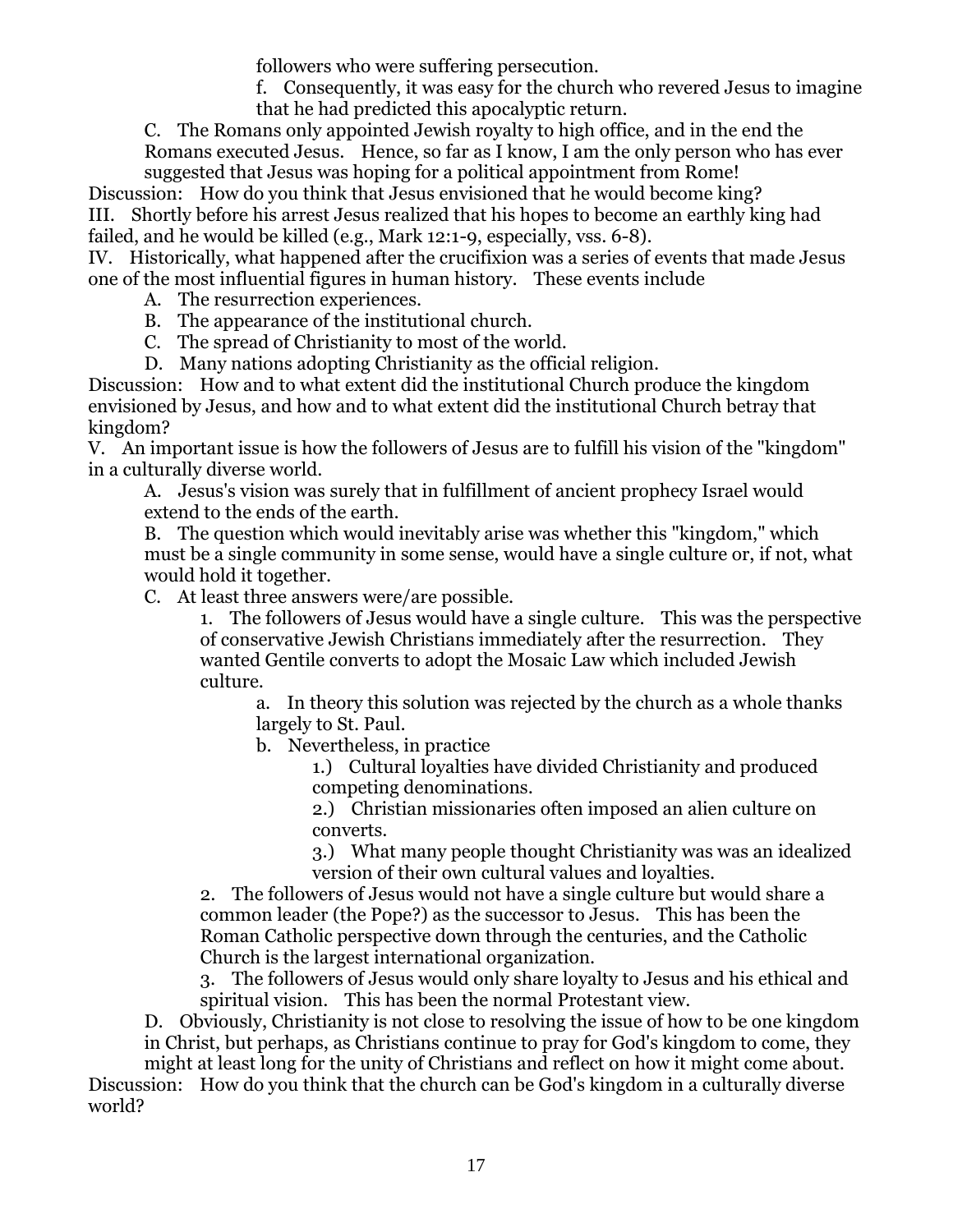"Give us today our 'daily' bread."

I. The Greek word (*epioysios*) translated above as "daily" does not occur independently of the Our Father anywhere in ancient Greek literature.

II. Even in ancient times commentators discussed what the word meant, and translators rendered it differently. Here are the most likely possibilities as to what it meant:

A. Necessary for life.

B. For today.

C. For tomorrow.

III. In any case, these differences do not matter too much, unless one takes "tomorrow" to mean the definitive coming of the kingdom. In this case, the meaning of the petition is that we would already experience in our own lives now the blessings of the age to come (Jeremias).

A. I think that this interpretation would have been unlikely during the lifetime of Jesus.

- 1. Jesus otherwise does not use tomorrow in this sense in the gospel witness.
- 2. Jesus stressed that at present the kingdom is hidden (Luke 17:20-21).
- 3. And after his hopes to become an earthly king failed, he predicted a time of tribulation (Mark 13:1-25).

B. But this interpretation might have been possible after the resurrection and the coming of the Holy Spirit allowed people to experience the final blessings already in the present. Note, for example, 1 Corinthians 2:9-10.

IV. Because the meaning of *epioysios* was uncertain, one stream of later interpretation understood the petition for bread to refer to the bread of the Eucharist. This interpretation was not possible during the time of Jesus himself, since he instituted the Eucharist immediately before his arrest and execution. Nevertheless, I believe that the purpose of the Our Father and of the Eucharist are basically the same. Both bind the community together in prayer and in bread and in loyalty to the vision of Jesus.

V. The petition for the bread that we need today and tomorrow in order to live is in line with several important themes which we find elsewhere in the teaching of Jesus.

A. Jesus taught that our heavenly Father knows our needs and gives good things to those who ask him (Matt. 7:11).

B. He also taught that we must live one day at a time and not be anxious about the long term future which is in God's hands (Matt. 6:34).

C. The petition for bread is also an implicit criticism of seeking wealth and luxury.

1. Bread (with a little something on it, such as olive oil or fish) was all that normal people usually ate.

2. The rich ate more luxuriously, especially with the frequent consumption of meat.

3. By teaching us to pray for "bread," Jesus was implicitly saying that we should not ask God to make us rich and self-indulgent (Matt. 6:19-21). Of course, Jesus warned about the difficulty of the rich being members of his "kingdom" (Mark 10:25) in which the first would be as the last.

VI. I also think that when we are well off and pray for God to give the community bread we are also implicitly committing ourselves to help others who lack basic necessities.

A Jesus was concerned about those who were hungry and in poverty ("Blessed are the poor;" Luke 6:20).

B. He himself fed the hungry crowds in the miracle of the loaves, and it is noteworthy that he worked the miracle in response to a boy who was willing to share his meager lunch.

C. When we pray that God will give the community bread/basic necessities and we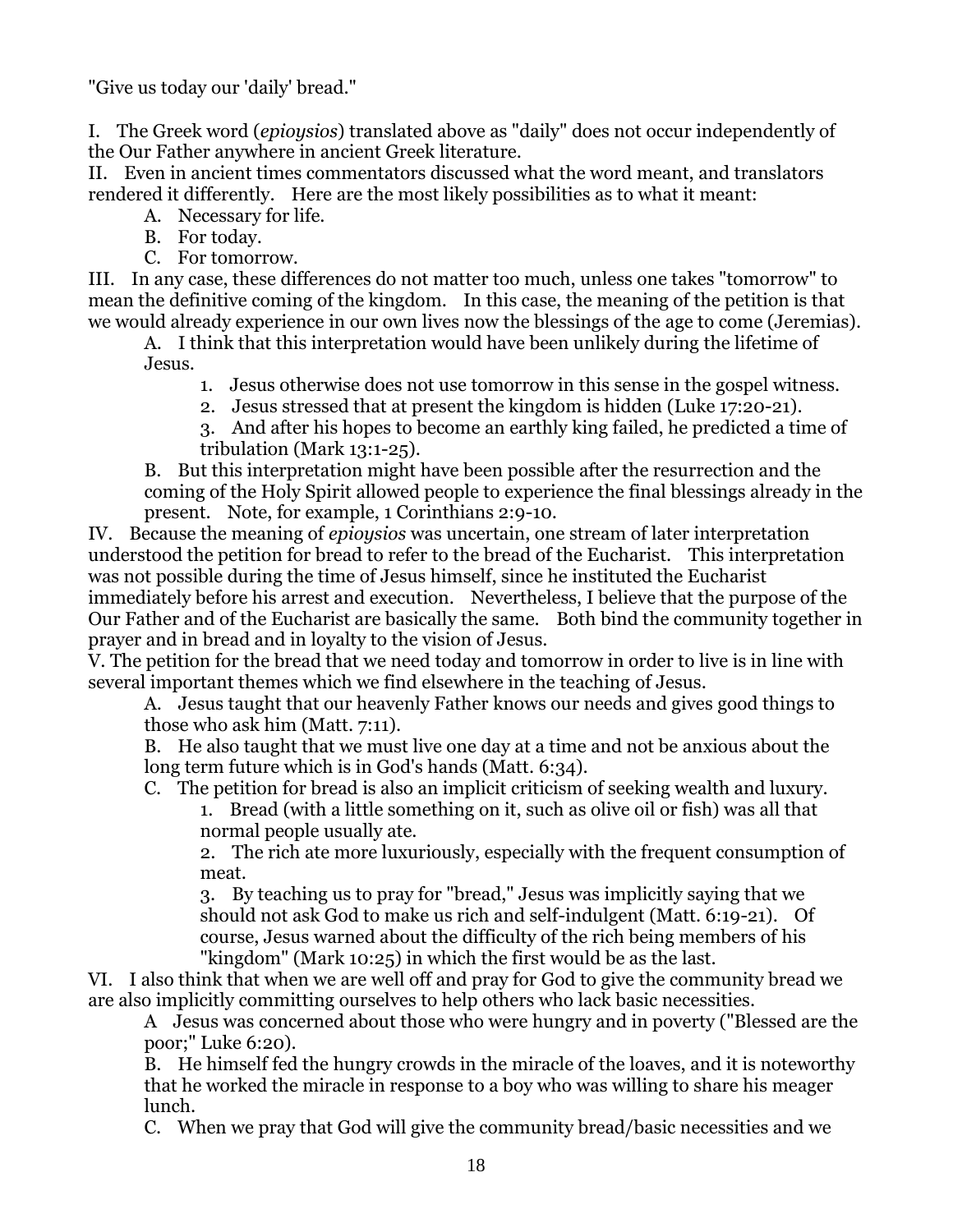have more than enough for ourselves, surely God is inviting us to share our surplus in his name.

VII. By extension the prayer for bread also asks for the spiritual resources to get through the day.

A. In the Bible bread is sometimes a metaphor for spiritual nourishment. Note that in Proverbs Wisdom invites the foolish to eat her "bread" (9:1-6, especially, vs. 5).

B. And in John's Gospel Jesus Jesus challenges people to eat the food that endures  $(6:27)$ .

C. Therefore, to pray for our daily bread includes a petition that God would give us the grace to get through today.

Workshop 4: Write a paraphrase of the fourth line of the Lord's Prayer respecting its original meaning while making it relevant to our cultural situation and being approximately as brief as the original.

"And forgive us our debts as we also forgive our debtors."

I. In Aramaic the same word (*hoba*) means both debt and sin. Note that even today when someone abuses us, we may say, "He owes me one!" By contrast, the Greek word in the Lord's prayer for "forgive" has the basic meaning of "release," "let go."

II. Because of the ambiguity in Aramaic *hoba*, the translations of this part of the Our Father into Greek differ with Matthew having "forgive us our *debts*" and Luke having "forgive us our *sins*," although Luke then goes on to, "For we ourselves forgive everyone *indebted* to us." III. In line with my concern to honor multiple compatible meanings, I would suggest that the

prayer means both financial debts and sins.

A. It seems clear that monetary debt was a major problem for the followers of Jesus, and he was concerned about it.

1. Jesus was concerned about the plight of the poor ("blessed are you who are hungry now" [Luke 6:21]), many of whom supported him.

2. Scholars who are interested in the economic situation during the time of Jesus (e.g., Douglas Oakman) hypothesize that debt was a major problem for the rural poor in Galilee, especially, since taxation was undoubtedly high. The taxation needed to be high to support both the native hierarchy (the temple, the Herods) and the Roman system.

3. The parable that we call the "Unforgiving Servant" (Matt. 18:23-34) is in fact the Parable of the Merciless Creditor. The primary character in the story threw someone into prison for not being able to repay a small debt on time.

4. Naturally, followers of Jesus who were desperately in debt would have taken the petition for the remission of debt literally, since it applied directly to their situation!

B. Of course, it remains true that in the Lord's Prayer debt also means sin in general, since Jesus was concerned about many types of sin.

IV. A discrepancy between Matthew and Luke's versions of the Our Father is the verb tense of forgive, since the better ancient copies of Matthew (which I am following here) have, "We also have forgiven," whereas Luke has, "We ourselves forgive."

V. This discrepancy is due to the fact that verb tenses in Hebrew and Aramaic differ from those in Greek and English.

A. There are only two tenses in Hebrew and Aramaic: the perfect and the imperfect.

B. The perfect represents complete action and can express, if we use the verb, "to go,"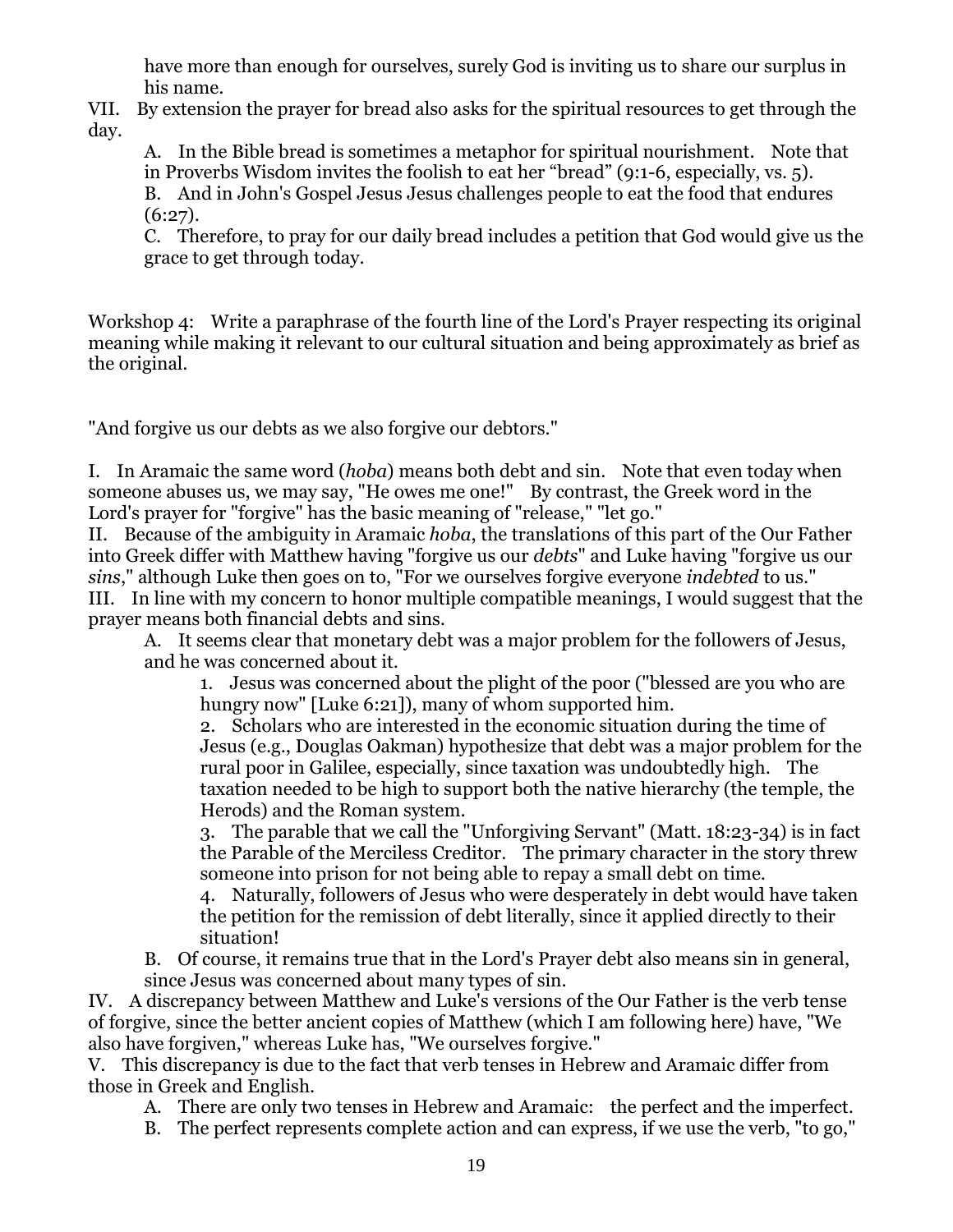as an example, went, go, will go.

C. The imperfect represents incomplete action and can be used to express, was going, am going, and will be going.

D. However, most of the time the perfect is for past actions.

E. Hence, an Aramaic perfect can mean either complete action or past action and would be normally translated into Greek with a past tense.

F. And, therefore, we get in Greek translations of the Lord's Prayer the variations between have forgiven and forgive.

VI. Nevertheless, the original intent seems clear: The prayer does not claim that we already have forgiven and that God should be as generous as we are. Instead, as we ask for God's forgiveness, we declare that we now do forgive. Note that in the "Parable of the Merciless Creditor" (a.k.a. the "Unforgiving Servant") the King (i.e., God) initially forgives a huge debt and only changes his mind when the person whom he forgave refused to forgive.

VII. Consequently, when we pray the Our Father, we are pledging

A. To forgive people who have sinned against us.

B. And not to exploit people who are financially obligated to us. Today we who live in a democratic society might add not to support an economic system that exploits the poor.

VIII. Forgiveness has both a psychological and a social dimension, and Jesus and the gospel writings were concerned about both.

A. Socially, forgiveness means not taking vengeance, not trying to get even. Jesus stressed that we must turn the other cheek (Matt. 5:39).

B. Psychologically, forgiveness means not harboring resentment. In the commentary that Matthew supplies for the Parable of the Merciless Creditor Jesus stresses that we must forgive from the "heart" (Matt. 18:35).

IX. A pastoral problem is that psychologically it is often impossible to forgive someone. We can get ourselves not to take vengeance, but we still feel resentment. The reason is that resentment is an anesthetic and allows us not to feel the pain that someone's behavior has caused. If the pain is too great, we cannot bear it all at once.

X. Of course, one response to the problem of not being able to forgive is to realize that forgiveness is a process involving spiritual growth in response to God's gracious call and the process takes time. Note that in the Lord's Prayer when we declare that we are forgiving others, we make that declaration in the larger context that acknowledges our dependence on God.

XI. The meaning of the Aramaic and Greek words for forgiveness in the Our Father may also be of some help.

A. When we are struggling to get over resentments, it is important to remit a "debt" (the Aramaic metaphor for forgiveness). We acknowledge that the person who has sinned against us does owe us something, but we are choosing not to insist on collecting.

B. When we are struggling to forgive, it is also important not to cling to our resentment, but to "let go" (the Greek metaphor for forgiveness).

XII. Another problem is how we should deal with the claim that God will not forgive us if we do not forgive.

A. The Lord's Prayer itself does not explicitly say this, but it seems implied, and in his commentary on the prayer, Matthew does explicitly say, "If you do not forgive people, neither will your Father forgive your trespasses" (Matt. 6:15). And, as we have seen, this theology does appear in the Parable of the Merciless Creditor.

B. As we noted above, forgiveness has both a social and psychological dimension. C. At least today we would be uncomfortable with the idea that God is holding grudges.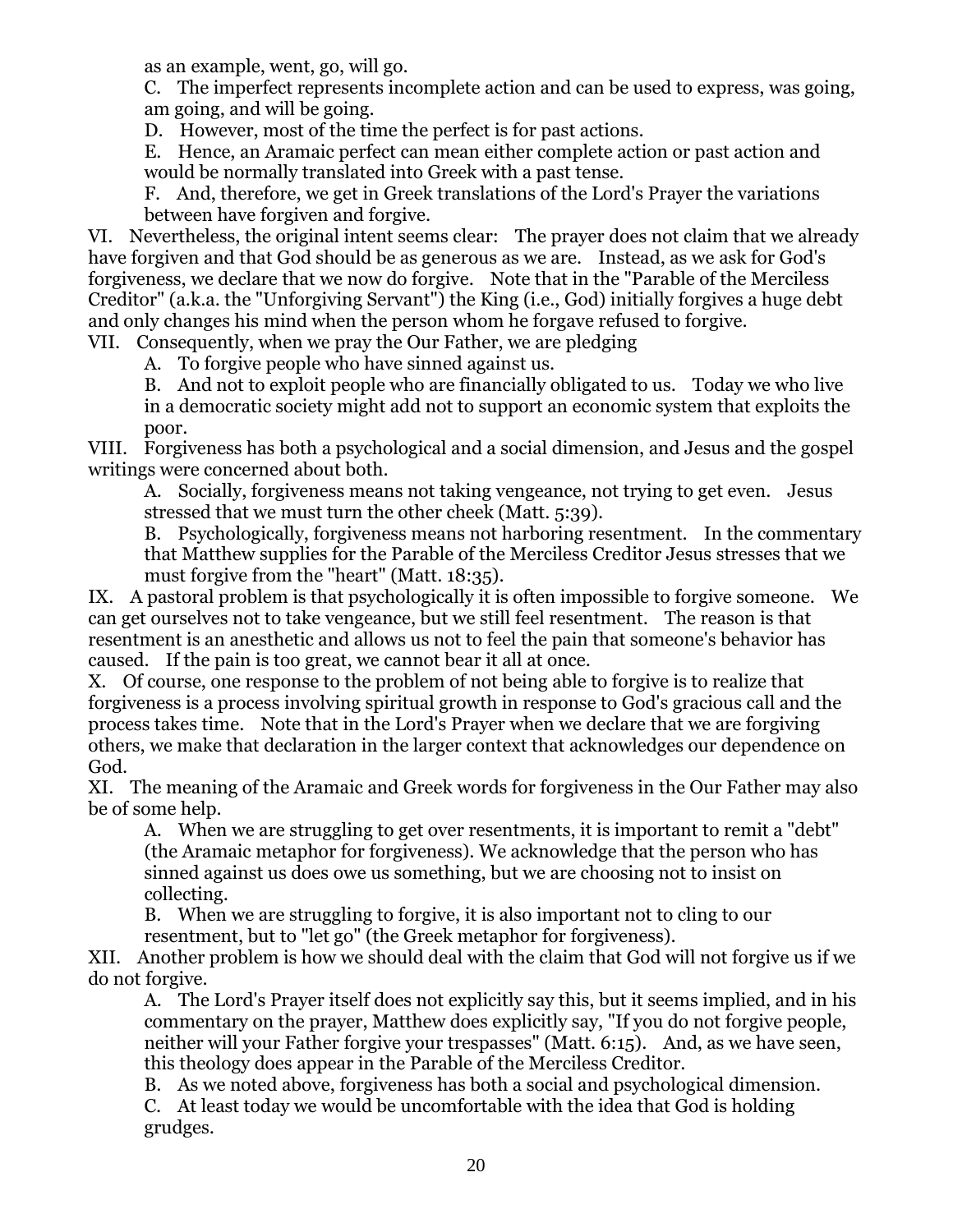1. In previous centuries, when people saw natural disasters as "acts of God," it seemed clear that God was actively taking vengeance, and presumably this vengeance was an expression of his psychological anger.

2. Now that we know that natural disasters have natural causes or occasionally, human ones, as in climate change, we should not see them as God taking vengeance.

3. And theologically God's infinite love and forgiveness should preclude him from taking vengeance.

XIII. However, several things remain true about "God's" punishment for holding individual or communal grudges.

- A. In the Bible
	- 1. God punishes sin primarily by bondage.
	- 2. Individuals (e.g., King Saul) who sin become sick or possessed with evil spirits.
	- 3. When Israel sins, it goes into exile and slavery.
	- 4. God's "forgiveness" is not primarily a change in attitude but the liberation of sinners from sickness, possession, exile, and slavery.
- B. Psychologically, when we hold grudges we hurt ourselves and cut ourselves from the transforming power of God's forgiveness.
	- 1. We, whether as individuals or groups, hurt ourselves by wallowing in negative thoughts and emotions, and these also infect all of our relationships, including with people and groups who have not wronged us.
	- 2. It is difficult for us to accept that God's forgives us if we refuse to forgive others. By contrast, as we forgive, we perceive more deeply that we are forgiven.
- C. I believe that God is always loving and forgiving, but it remains true that when we willfully refuse to forgive, we hurt God, and if our relationship with God is going to grow, we must face the pain we have caused him.
- D. Jesus was especially concerned about a Final Judgment, and how his followers (and the rest of the world) would fare on the Last Day.
- E. Today in our teaching and preaching mainline Christians seem to have difficulty with a Final Judgment, partly because we wish to believe that repentance and growth are always possible.
- F. I would only venture the following:
	- 1. There must be some things which we are supposed to accomplish during our lives on earth, and if we willfully refuse to accomplish them, there must be some lasting problem, at least in the form of remedial work.
	- 2. The more evil people do, the more difficult it is for them to acknowledge it.
	- 3. There is no final salvation without acknowledging the entire truth. As long as we refuse to face what we have done, we are

a.Alienated from our real selves and our real past.

- b.Alienated from the individuals and groups whom we have hurt.
- c.Alienated from the God of truth.
- 4. Whatever the sufferings of "hell" may be, this triple alienation must be among them.

XIV. As a communal prayer, the petition for forgiveness in the Our Father binds the church together internally and externally.

A. Internally, the prayer unites the community by making us pledge to forgive one another.

- B. The Our Father also unites the Church in its relationship with the outer world
	- 1. By reminding us that we must forgive the larger society when it is hostile to us.
	- 2. By reminding us of the Church's collective sin both against its own members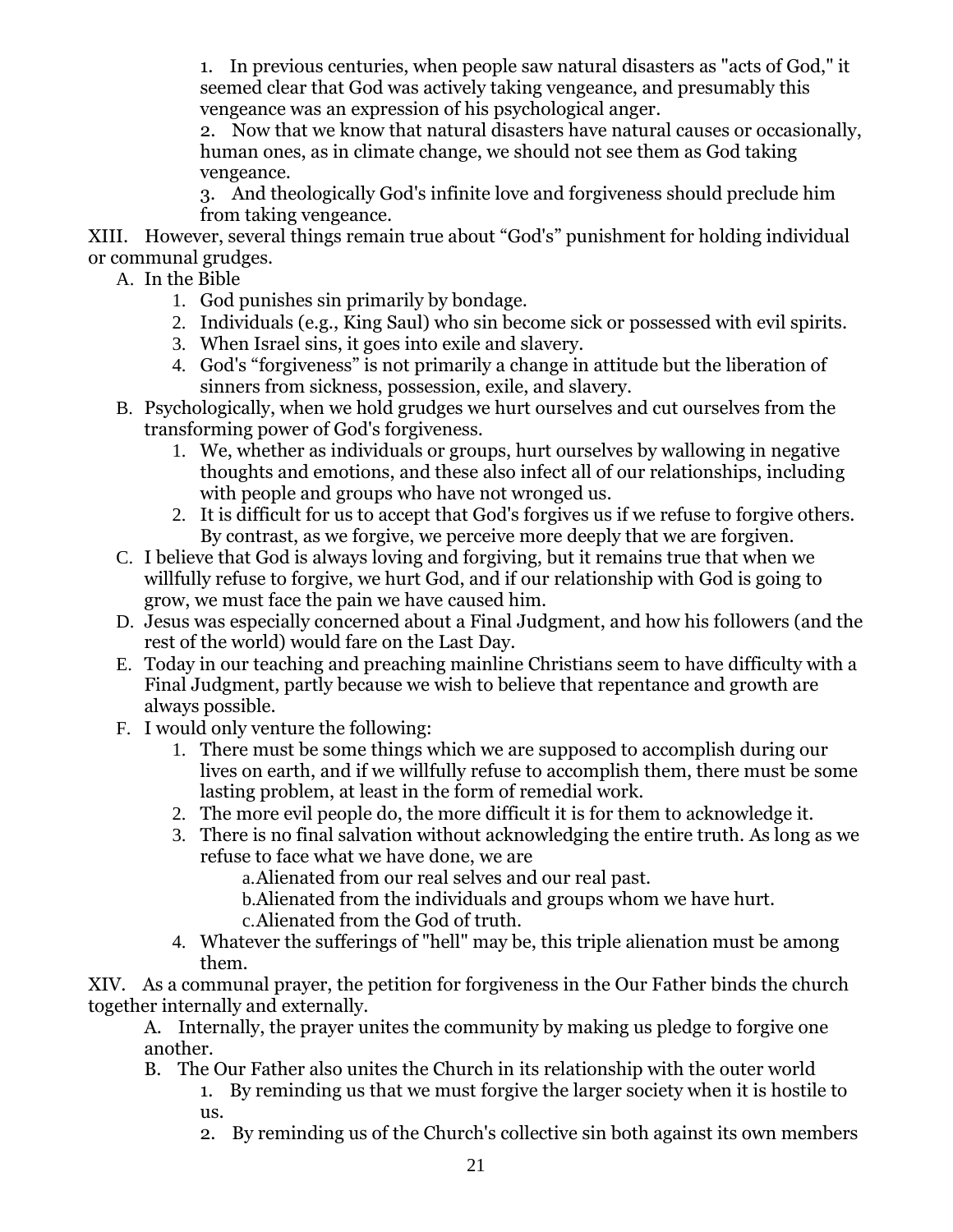and against the outside world.

**Discussion** 

Workshop 5: Write a paraphrase of the fifth line of the Lord's Prayer respecting its original meaning while making it relevant to our cultural situation and being approximately as brief as the original.

"And do not bring us to the test."

I. Depending on on the translation of the Greek word (*peirasmos*) rendered above as "test," this text has raised various concerns.

- A. The Greek word rendered above as "test" has two related meanings.
	- 1. "Temptation" (an enticement to do evil)
	- 2. A trial that "tests" moral character.
- B. If we choose the translation "temptation," we have a series of problems.

1. The Bible does not normally portray God (in contrast to Satan) as a tempter, and James 1:13 explicitly insists that God does not tempt anyone.

2. The idea of God tempting people to do evil is disturbing.

3. In response to these problems, scholars have suggested that "Do not bring us" is probably a somewhat misleading Greek translation of an Aramaic causative which means spare us. Pope Francis, presumably relying on this suggestion, has publicly questioned whether, "Lead us not into temptation," is an adequate translation.

4. However, appealing to a mistranslation is problematic.

a. A reconstruction of a hypothetical Aramaic text can only be approximate.

b. The original translator knew the exact text and presumably had a fluency in contemporary Aramaic that we cannot hope to have now.

c. Hence, claiming that we can do better today than the original translator is foolhardy.

5. Even if there was a mistranslation of the Aramaic, the Greek clearly means "do not bring us," and that is what is in the Gospels of Matthew and Luke, and the Church regards these gospels as themselves authoritative.

C. If we choose to translate *peirasmos* as "test," there is the objection that being "tested" is a spiritually necessary.

1. We cannot grow if we are never tested, and it is by passing our tests that we demonstrate our commitment to God and to others.

- 2. Therefore, it is wrong to ask not to be "tested."
- 3. Hence, one modern translation actually had, "Save us in the time of trial," but this translation has no basis in the Greek.

D. Finally, it seems to me there is little substantive difference between being "tempted" and "tested."

1. Every "temptation" is a test of our spiritual character.

2. Every test of our spiritual character is a temptation, since we may fail the test.

II. The gospels record that Jesus was especially tested on two occasions.

- A. Satan tested him when Jesus was fasting in the wilderness.
- B. Jesus felt supremely tested just before his arrest.

III. In response to the wilderness test, Jesus stressed that he had to live in dependence on God. "A human being shall not live on bread alone but on every word that comes out of the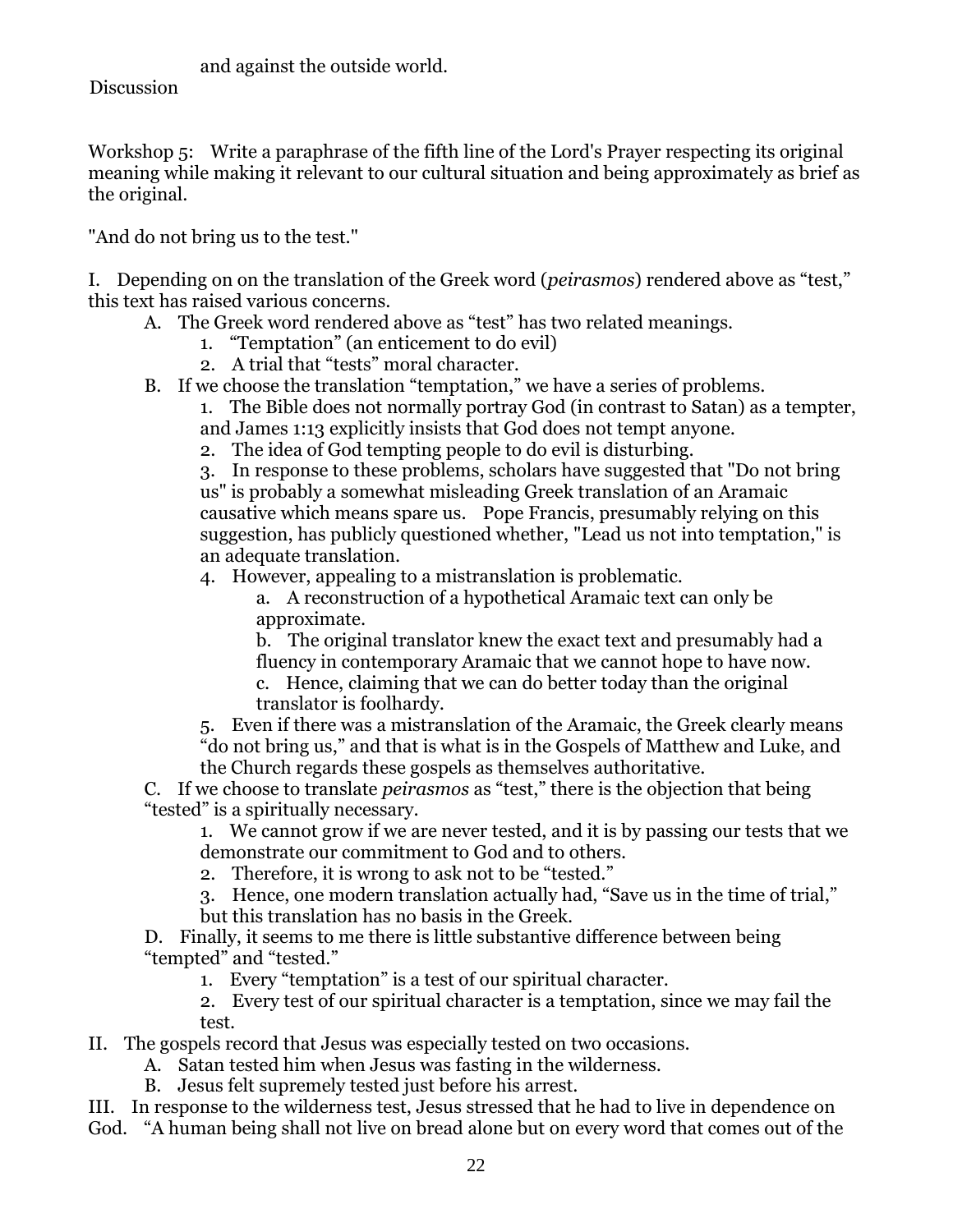mouth of God" (Matt. 4:4, Deut. 8:3).

IV. In response to his test just before his arrest Jesus

A. Asked for what he really wanted, namely, to be spared from torture and death. "If it is possible, let this cup pass from me" (Matt. 26:39).

B. Prayed that nevertheless God's will would be done. Note that the expansion on the Our Father ("Your will be done") in Matthew's version probably comes from this scene.

V. Here we have a philosophy that makes sense of the petition, "Do not bring us to the test."

A. In our prayers we are to be frank with God and ask for what we truly want.

B. We do not want trials, and, therefore, we should pray not to have them.

C. It would even be spiritually dangerous to ask for trials not merely because we might fail the test but also because we could be focusing on building up ourselves rather than being dependent on God.

D. If after we have asked God to be spared from trials, and the trials still come, we can depend on God's help.

1. Jesus and the early church taught that when we face some severe trial because we have been faithful to God, he will in that moment give us new resources (Matt. 10:19-20).

2. In the larger context for the Our Father, Luke talks about God's gift of the Holy Spirit and insists that God always answers prayer positively (Luke 11:5-13).

VI. Matthew's expansion underlines that the intent of the petition, "Do not bring us to the test" is that God would spare us from all trials. Note that

A. By adding "Deliver us from evil," Matthew has produced biblical parallelism, two lines making the same point using contrasting language and/or imagery.

B. Hence, in this context the meaning of the first line must be consistent with "Deliver us from evil."

C. And Matthew makes it clear that the trials could be social or spiritual because the Greek can be translated in two different ways, both of which make good sense, and, I believe, were intended.

1. The words could be translated, as above, "Deliver us from evil." Here evil could be

a. Any attack on our well being, such as sickness, which might test our faith, but would mostly refer to assault from wicked people.

b. A choice on our part to sin.

2. The words could also be translated, "Deliver us from the Evil One." Here the Evil One would be Satan. A problem with this interpretation is that Satan was not referred to as the "Evil One" prior to this text, but in Matthew's Gospel it does once (Matt. 13:19, 39; Nijay Gupta). Note that in the gospels Satan both tempts people to sin and also produces sickness through demonic possession.

VII. It is possible that Jesus and the evangelists were especially concerned about the "trial" of a dire period following the crucifixion.

A. The gospels record that just before his death Jesus responded to the rejection of his ministry by predicting a period of terrible events, including the persecution of his disciples and the destruction of the temple in Jerusalem (Mark 13). We even read, "If the Lord had not shortened those days, no one would be saved" (13:20).

B. Subsequently, the persecution of the church and the destruction of the Jerusalem temple actually occurred.

C. Certainly the evangelists who themselves lived through this terrifying period would have seen it as a supreme illustration of the sort of trials what we should pray that we be spared.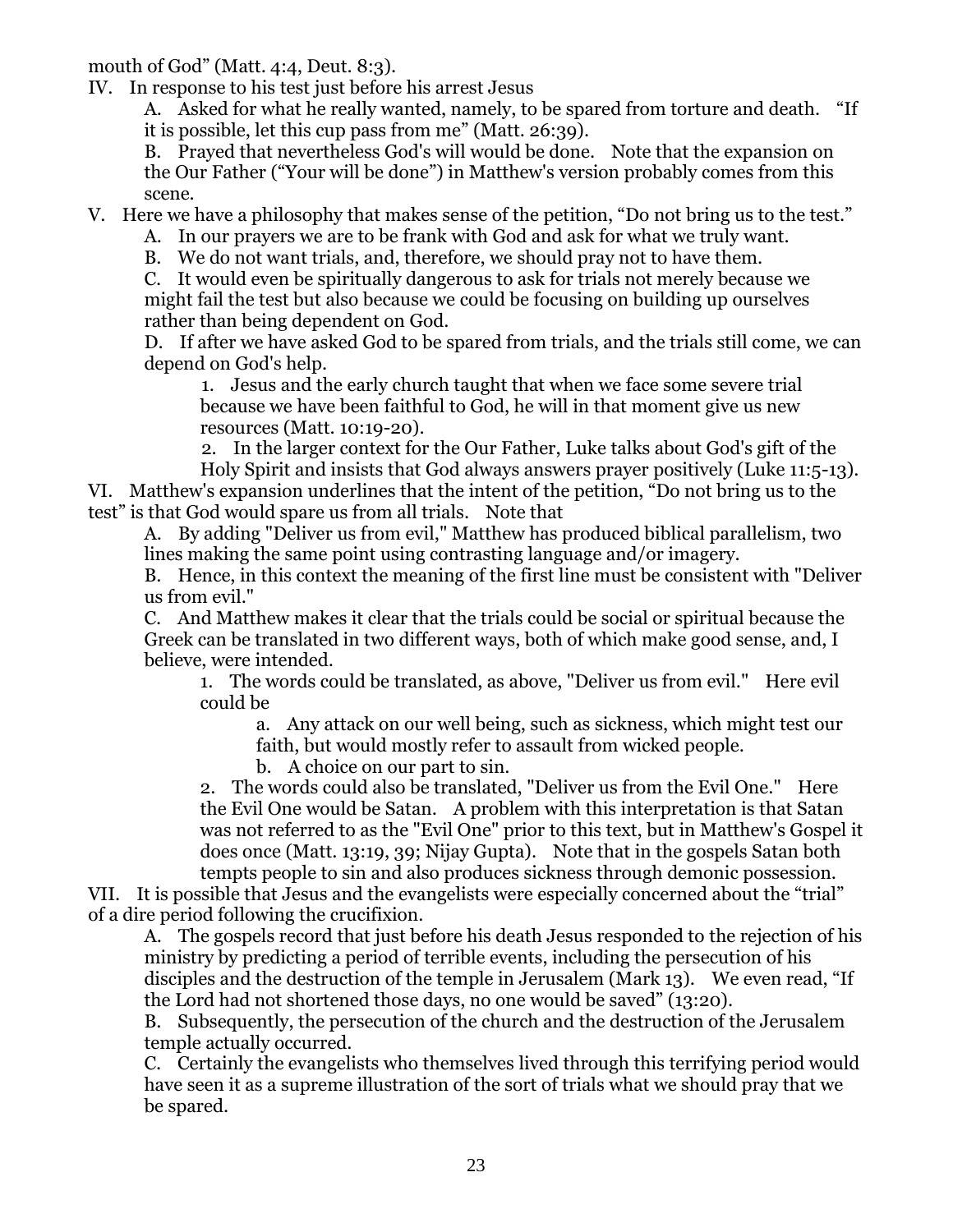Workshop 6: Write a paraphrase of the sixth line of the Lord's Prayer respecting its original meaning while making it relevant to our cultural situation and being approximately as brief as the original.

"For yours is the kingdom and the power and the glory forever. Amen."

I. This doxology was not a fixed part of the prayer.

A. It does not occur in Luke's version of the Our Father or even in the more reliable manuscripts of Matthew's version.

- B. In the manuscripts that have it, there are variations in wording.
- C. The doxology also appears in the version of the Our Father in the Didache.
- D. Consequently, it is clear that the doxology could be omitted and was variable.
- II. There are two possible explanations for the origin of the doxology
	- A. A concluding doxology goes back to Jesus (Jeremias).

1. Jesus expected that each person who used the prayer would end with a word of praise, and allowed each of us to make up our own.

2. However, public worship required that when the prayer was said in unison, everyone needed to say the same thing.

3. The Church then tried to fix the wording, but initially different groups had slightly different versions.

4. But eventually, the wording we are familiar with became dominant.

5. This version may be based on portions of 1 Chronicles 29:11-13. If so, we once again have a radical condensation of a longer, more flowery text, and this condensation is in line with Jesus's belief that prayer should be brief and not try to wear down God by going on and on.

B. Or the early Church added the doxology to give a more positive ending to the prayer and make it more suitable for liturgy.

III. Whichever explanation may be correct I prefer the Catholic liturgical practice to the one that I experience in the Episcopal Church.

A. In Catholic liturgies there is a break between the "Our Father" and the doxology, thus indicating that the doxology, strictly speaking, is not part of the prayer.

B. Whereas, in the liturgies of my church, the doxology is simply part of the "Lord's Prayer," and no one would know that it is an addition.

IV. In any case, the doxology, like praise in general, takes the focus away from ourselves and puts it back on God thus tying the prayer together.

A. As is often noted, the first half of the Our Father focuses on glorifying God. He is our Father; his Name is to be kept holy; his Kingdom is to come.

B. By contrast, the second half of the prayer focuses on our needs for bread, forgiveness, and protection from evil.

C. The doxology (regardless of how it originated) returns the focus to God, and by focusing us on God makes us open to receiving his power and peace.

V. Moreover, even without the doxology the Our Father implies that God is ruler of all, since God is our father, God's kingdom is coming, God is the one who gives us our basic necessities, God is the one whose forgiveness we need and who can spare us from trials. Discussion: Should the Lord's Prayer have a doxology?

Workshop 7: Produce an appropriate, brief doxology for the Lord's Prayer.

Appendix: My own paraphrase: